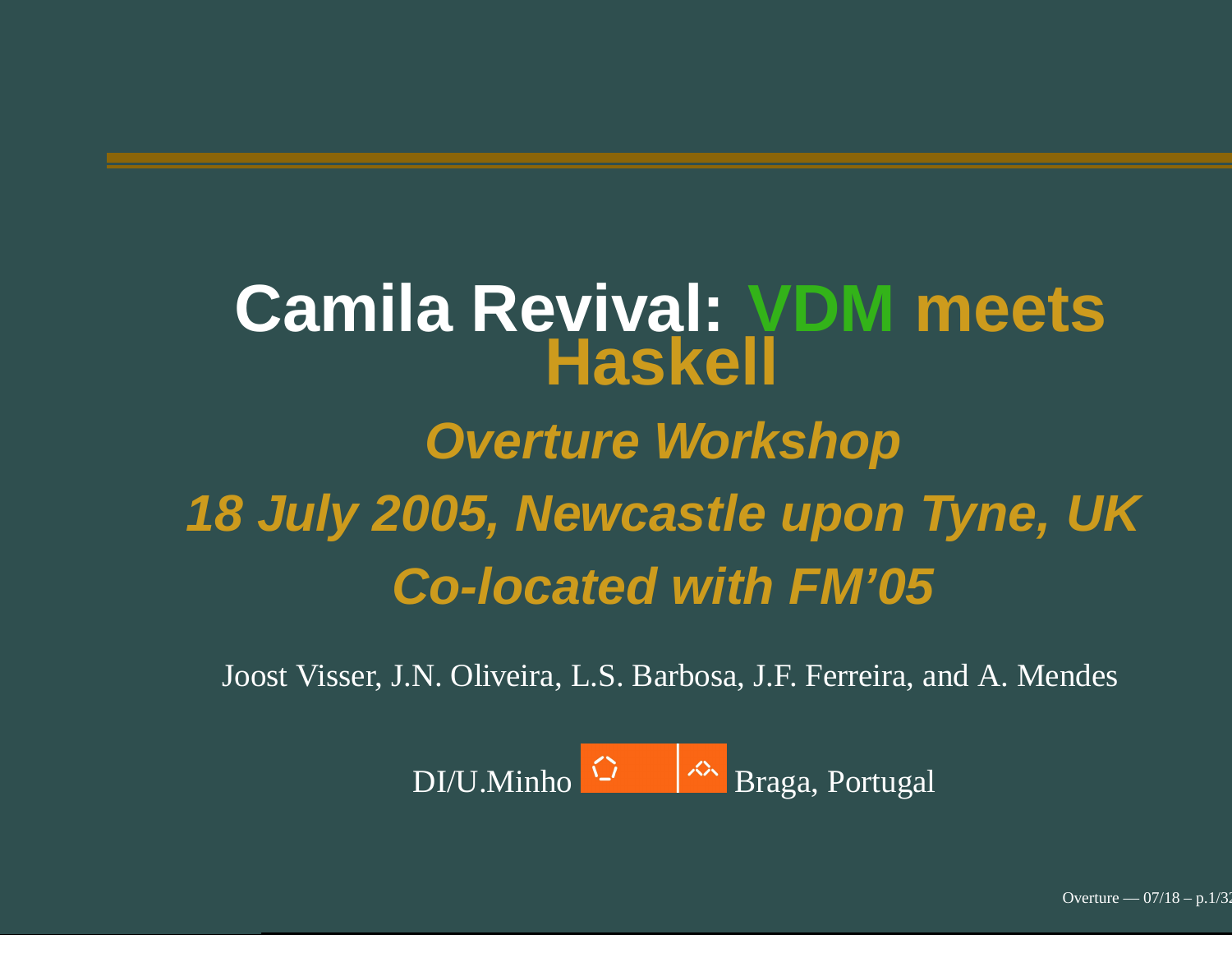# **CAMILA Revival**

#### FM tools at Minho

**CAMILA** software (1986-1997)

**VDMTools** (1998-2005) What next?

CAMILA Revival (**Haskell** based)

Overture (**Eclipse** based)

Why **Haskell**?



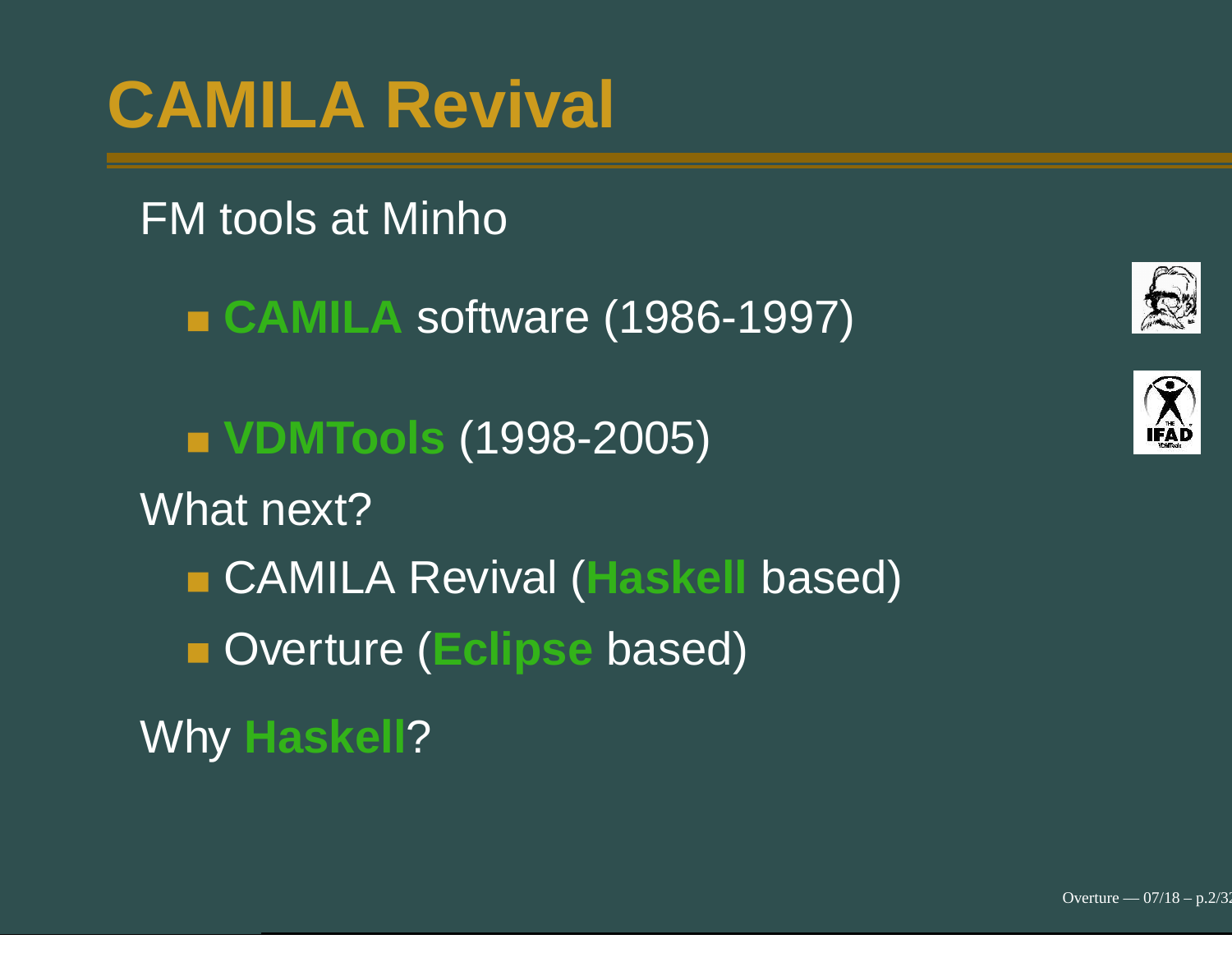# **CAMILA Revival**

**Objectives** 

- FM perspective: exploit **Haskell**'s advanced type system and extensive suite of libraries for specification purposes.
- FP perspective: bring **VDM** features, such as constrained datatypes and partial functions, into the functional programmer's reach.

So far

- Capture **VDM** operations in **Haskell** libraries (**CPrelude**)
- Implement **VDM** interpreter in **Haskell** (**iCamila**)
- Model **VDM** state features monadically
- Model **VDM** partiality features monadically (current paper)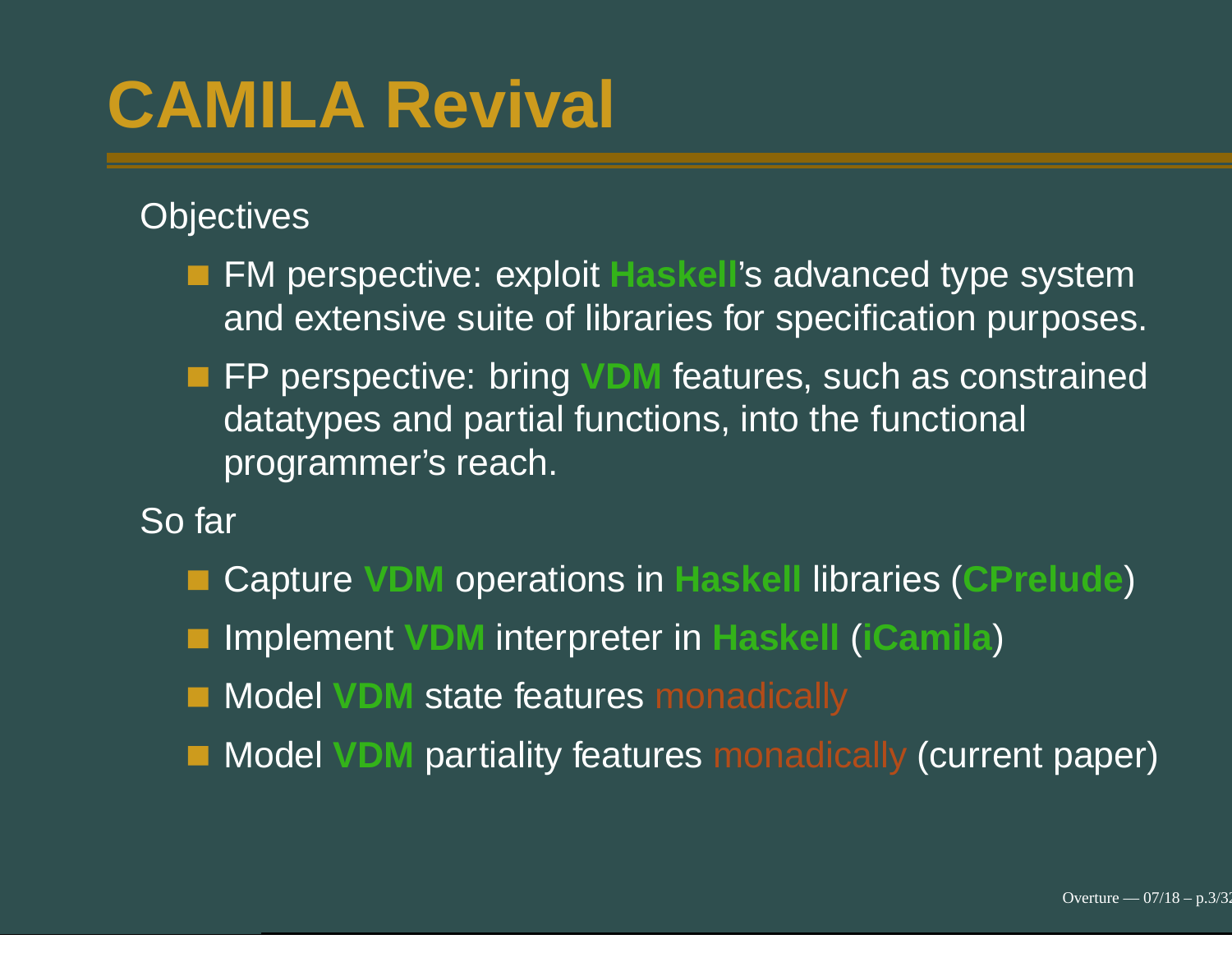# **VDM versus Haskell**

- o Specification **Programming**
- **C** Set-theoretic
- **Numerous built-in**
- o Strict Contains a Lazy
- o | Implicit functions | 2000 | 2000
- Datatype invariants ?
- Pre / post conditions | Call | 2 | 2
- 
- **o** Type-theoretic
- o Numerous library functions
	-
- 
- 
- 
- **•** State e de la construcción de la construcción de la construcción de la construcción de la construcción de la constru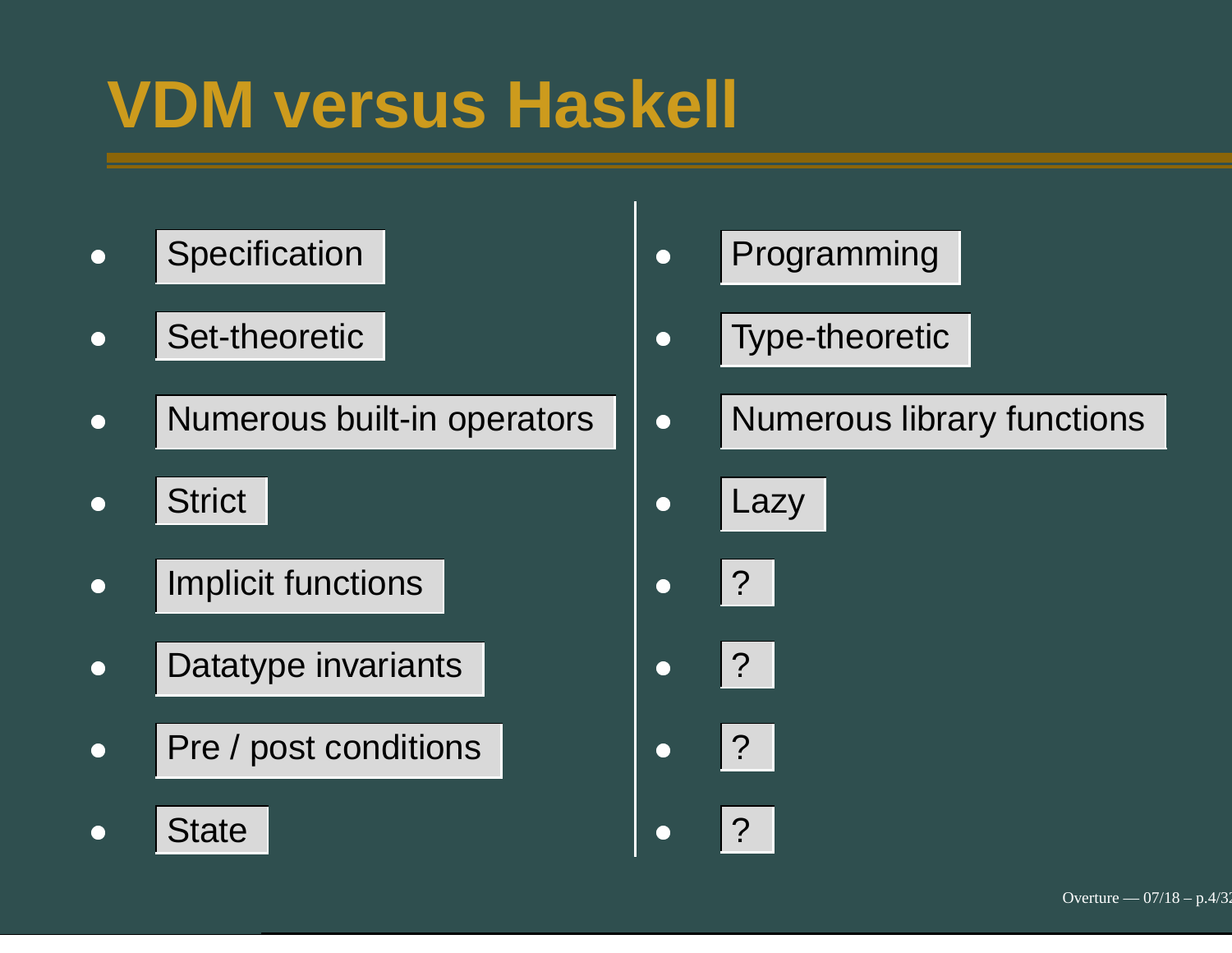Component-oriented design relies on compositionality — the true basis of software construction — for instance

$$
\qquad \qquad \longrightarrow \qquad g \qquad \qquad \longrightarrow \qquad f \qquad \longrightarrow
$$

Recall

#### **Unix pipes g** F Functional composition,  $\lambda x.$  $f(g(x))$  $\blacksquare$  etc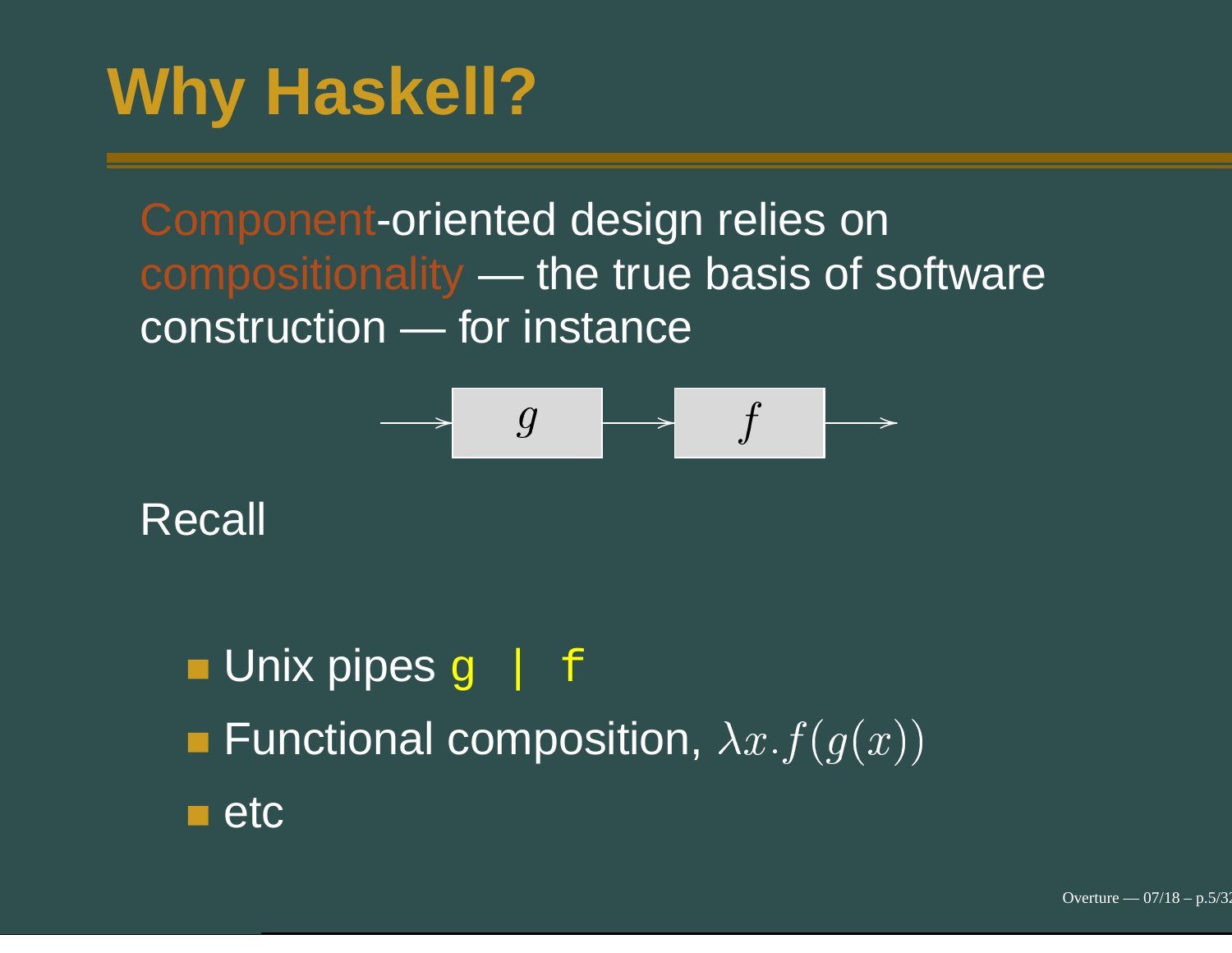#### Ideal world:

$$
\llbracket \begin{array}{c} \longrightarrow \begin{array}{c} g \\ \hline \end{array} \end{array} \end{array} \begin{array}{c} \longrightarrow \begin{array}{c} f \\ \hline \end{array} \end{array} \begin{array}{c} \longrightarrow \begin{array}{c} \end{array} \begin{array}{c} \end{array} \begin{array}{c} \end{array} \begin{array}{c} \end{array} \begin{array}{c} \end{array} \begin{array}{c} \end{array} \begin{array}{c} \end{array} \begin{array}{c} \end{array} \begin{array}{c} \end{array} \begin{array}{c} \end{array} \begin{array}{c} \end{array} \begin{array}{c} \end{array} \begin{array}{c} \end{array} \begin{array} \end{array}
$$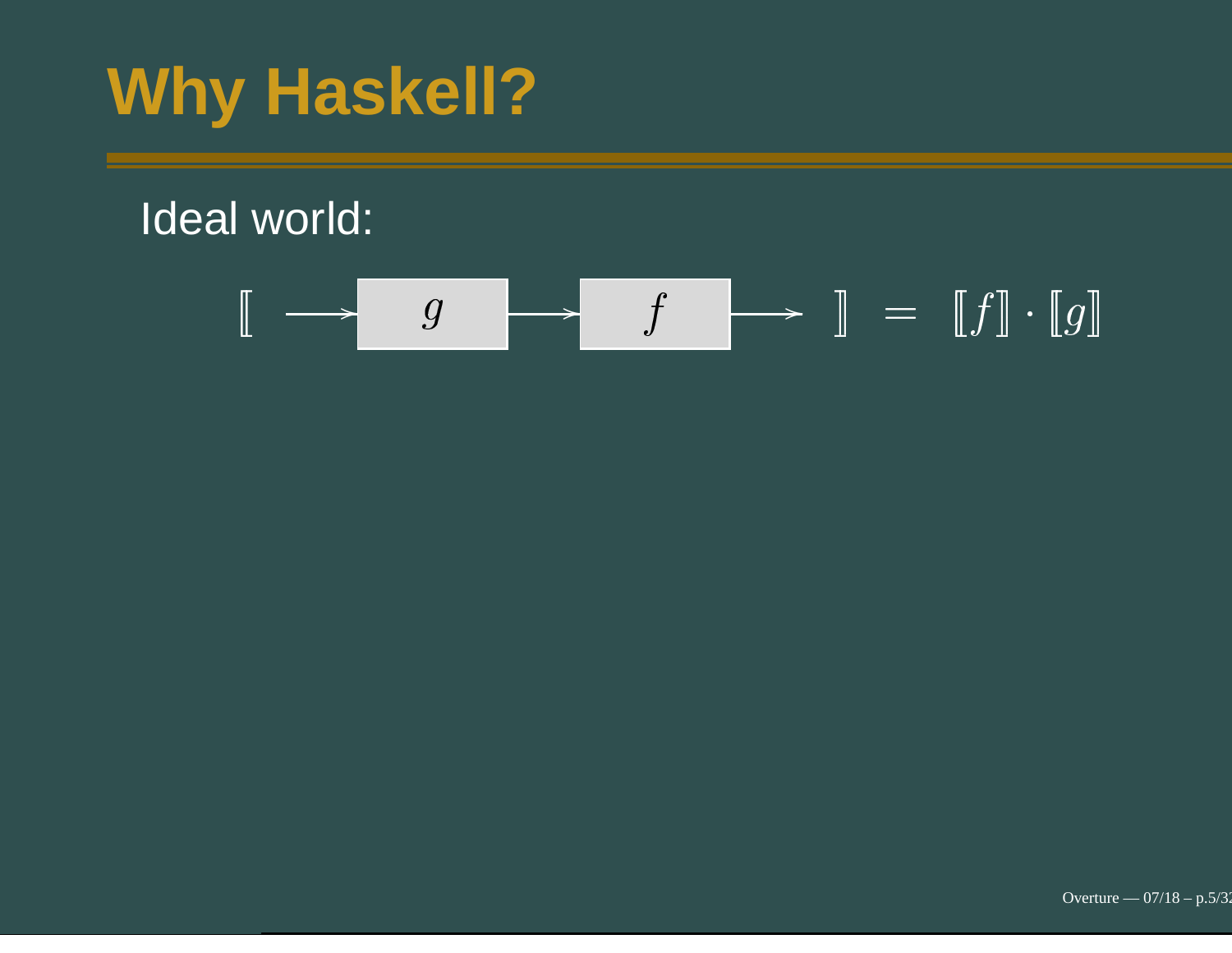#### Ideal world:

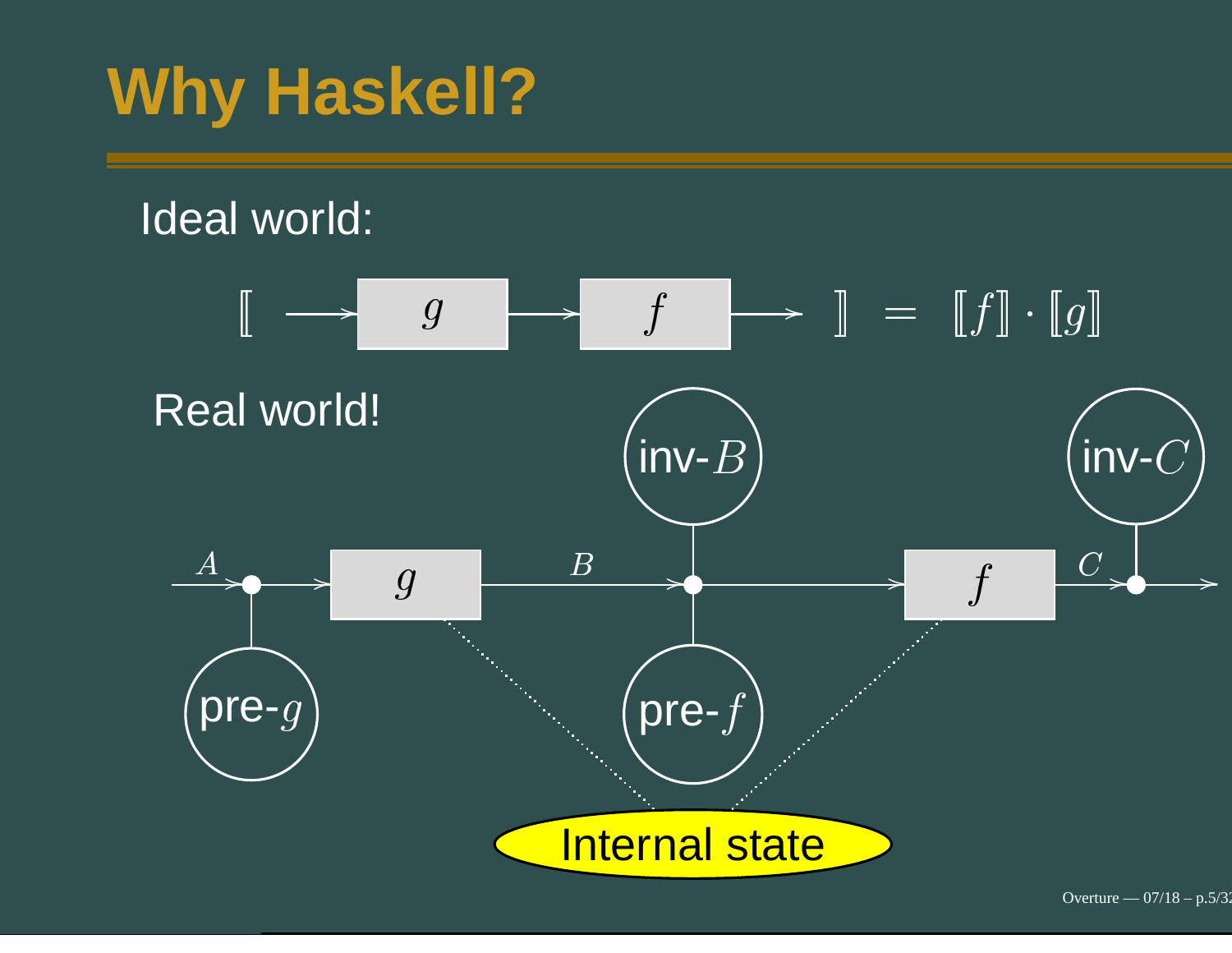#### Ideal world:



#### Semantics of real world ?

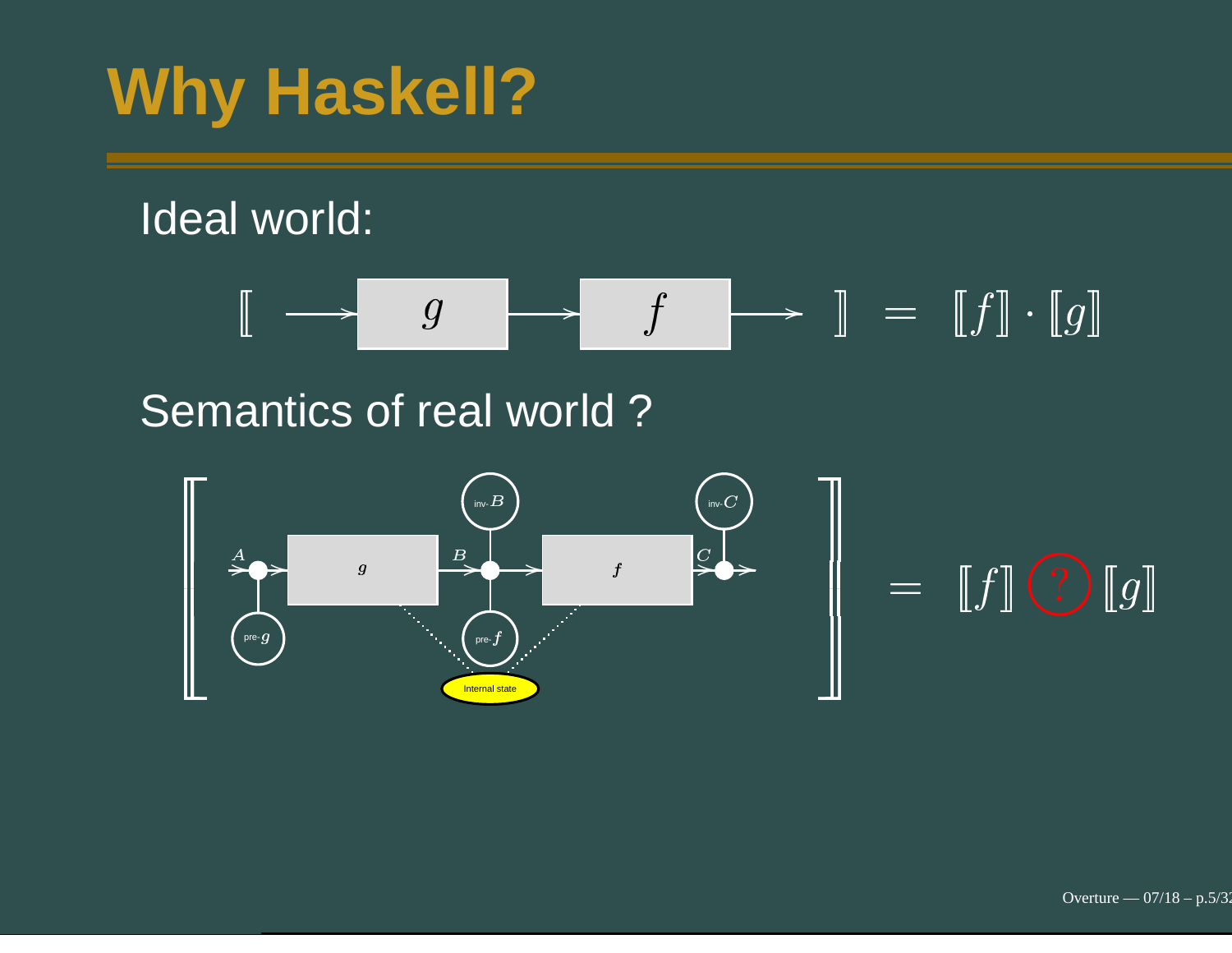#### Ideal world:



#### Semantics of real world ?



Claim: just write (monadic)  $\llbracket f \rrbracket$  .  $\mathrel{\llbracket} g \rrbracket$  instead of  $\llbracket f \rrbracket$ 

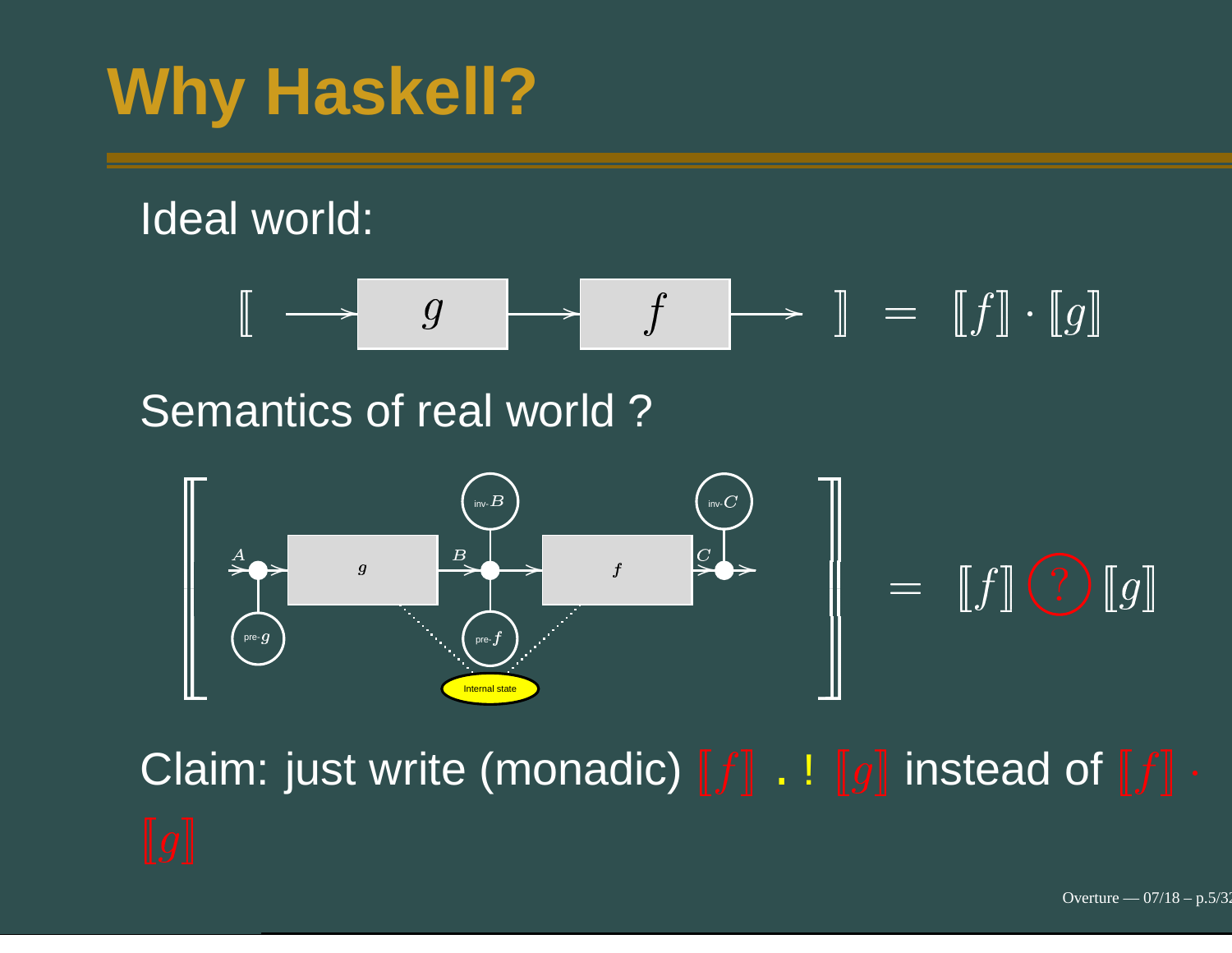#### Compare:

$$
(f \cdot g)a = \text{let } b = g(a) \text{ in } f(b)
$$

#### with

$$
(f \cdot g)a = do \{ b \leftarrow g(a) : f(b) \}
$$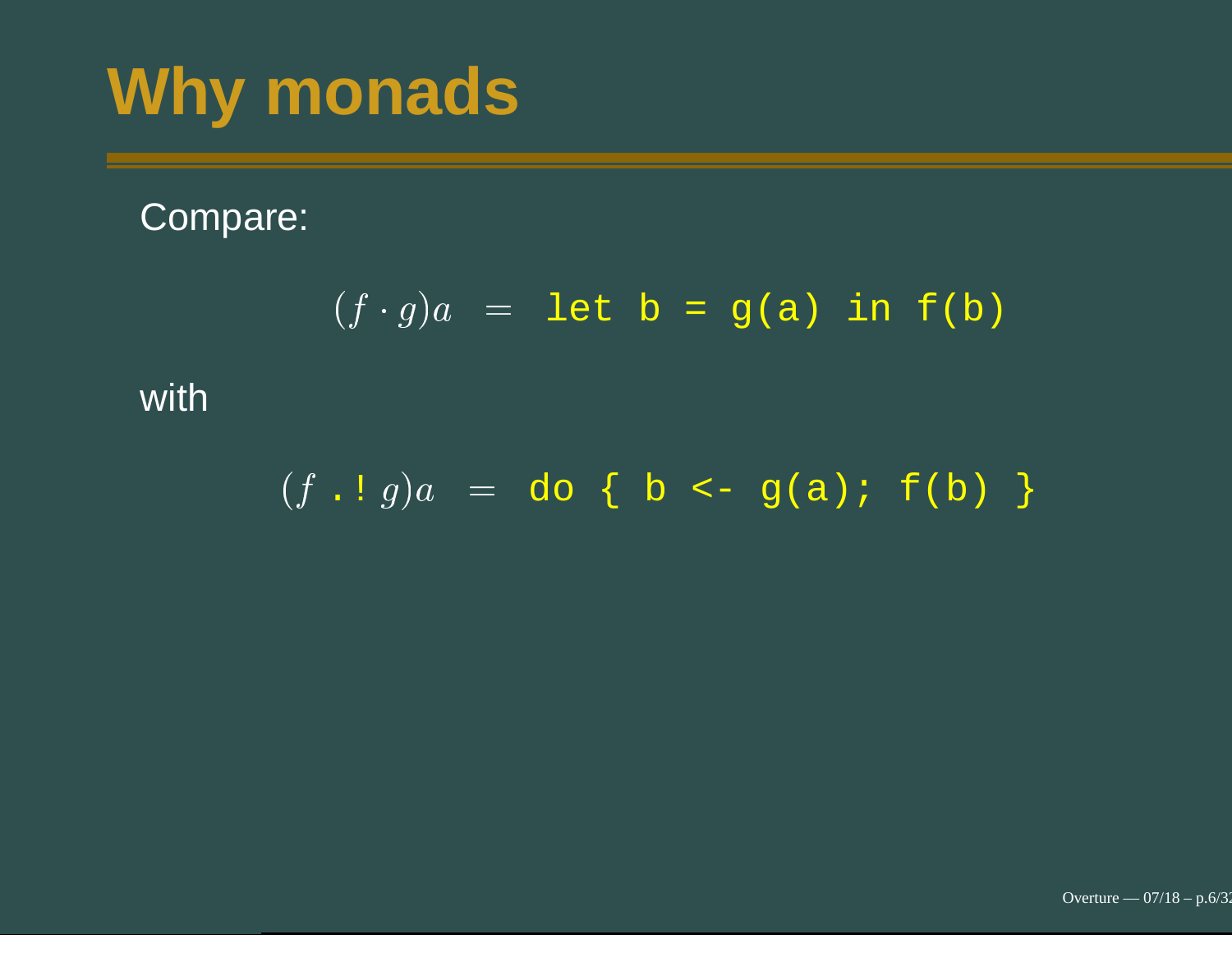#### Compare:

$$
(f \cdot g)a = \text{let } b = g(a) \text{ in } f(b)
$$

with

$$
(f \cdot g)a = do \{ b \leftarrow g(a) \colon f(b) \}
$$

where types are, in the second case, as follows

$$
A \longrightarrow M B
$$
  
 
$$
B \longrightarrow M C
$$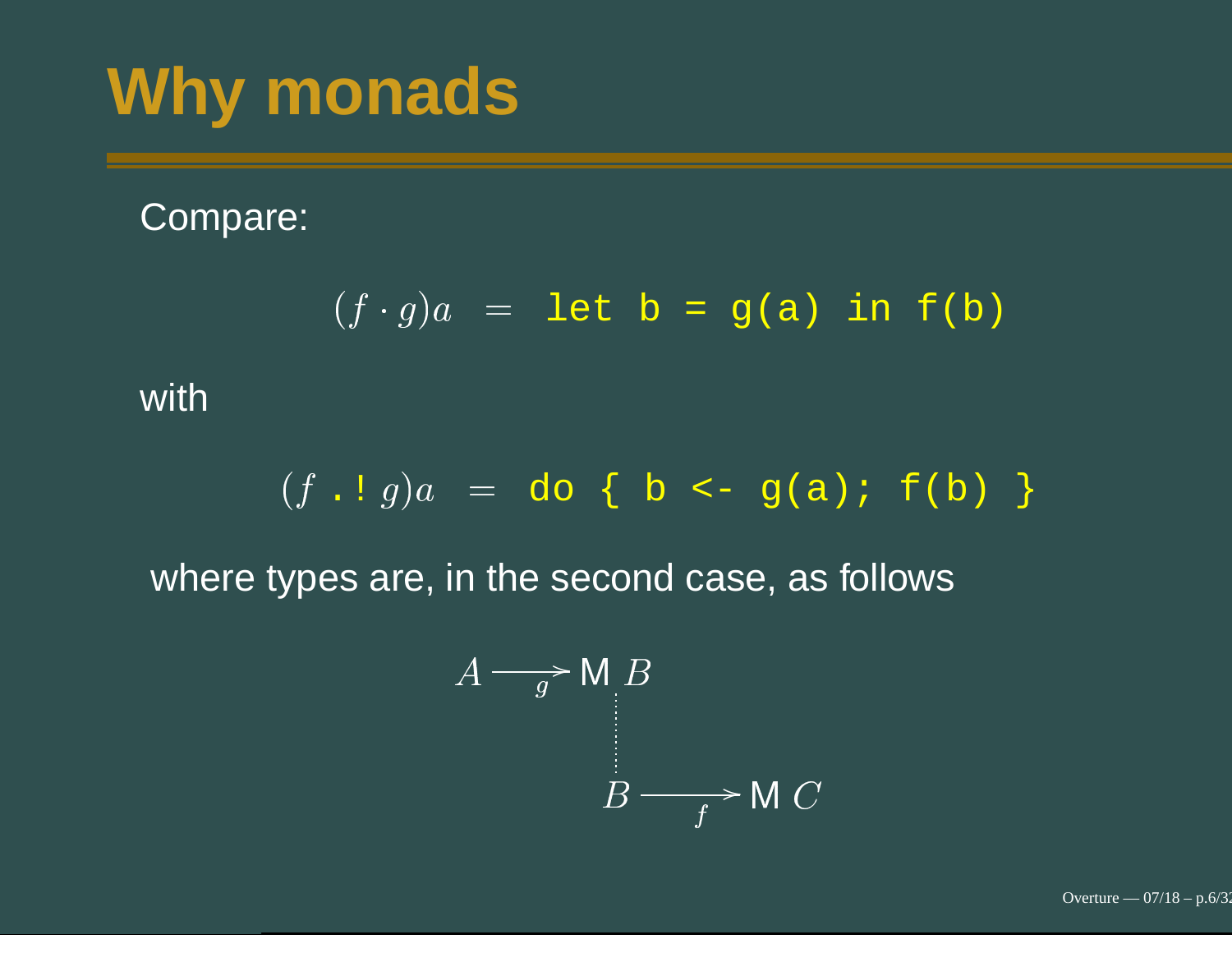#### Compare:

$$
(f \cdot g)a = \text{let } b = g(a) \text{ in } f(b)
$$

#### with

$$
(f \cdot g)a = do \{ b \le g(a) : f(b) \}
$$
  
ii

In detail:

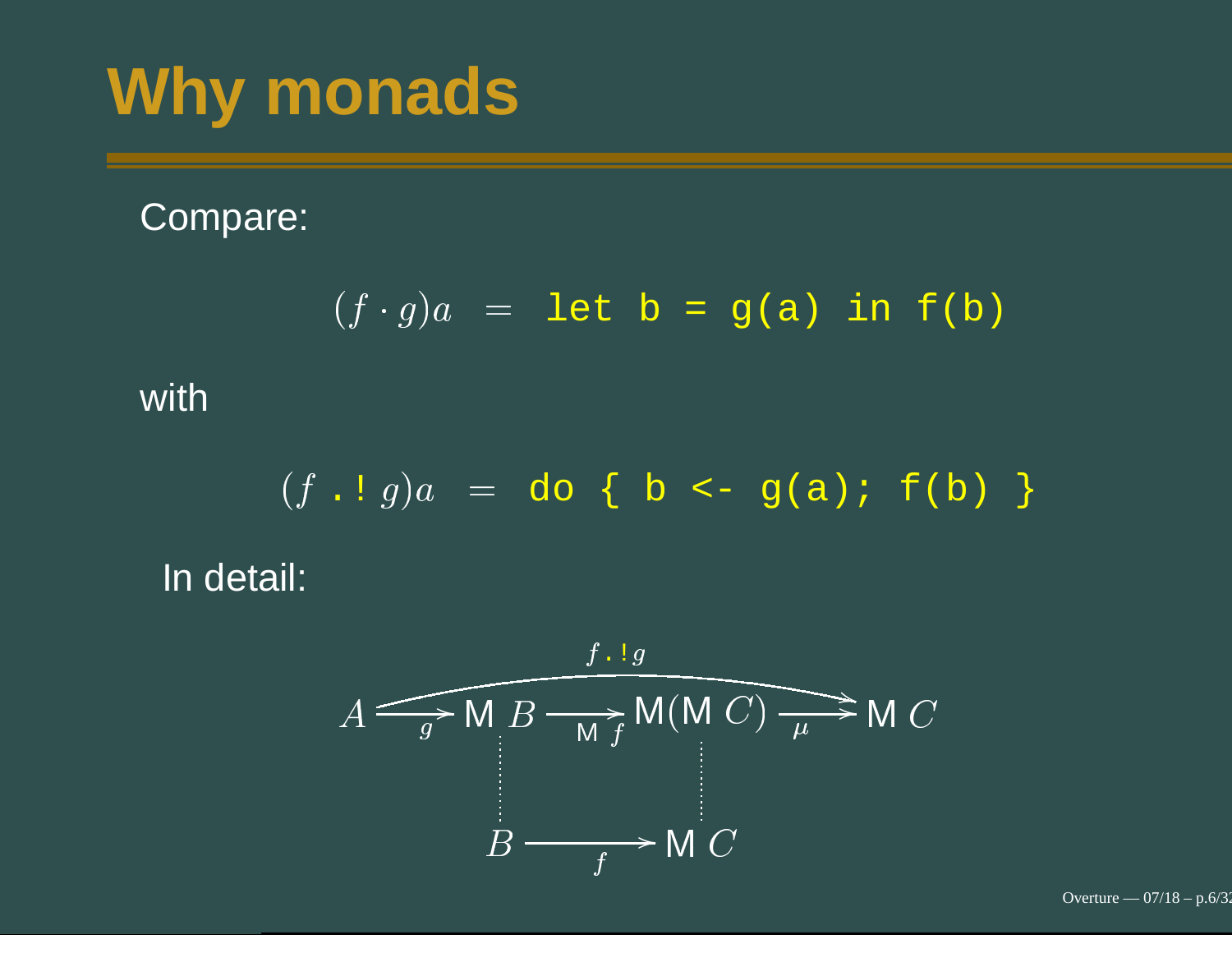#### Compare:

$$
(f \cdot g)a = \text{let } b = g(a) \text{ in } f(b)
$$

with

$$
(f \cdot g)a = do \{ b \leftarrow g(a) \colon f(b) \}
$$

Example (list monad):



Overture —  $07/18$  – p.6/32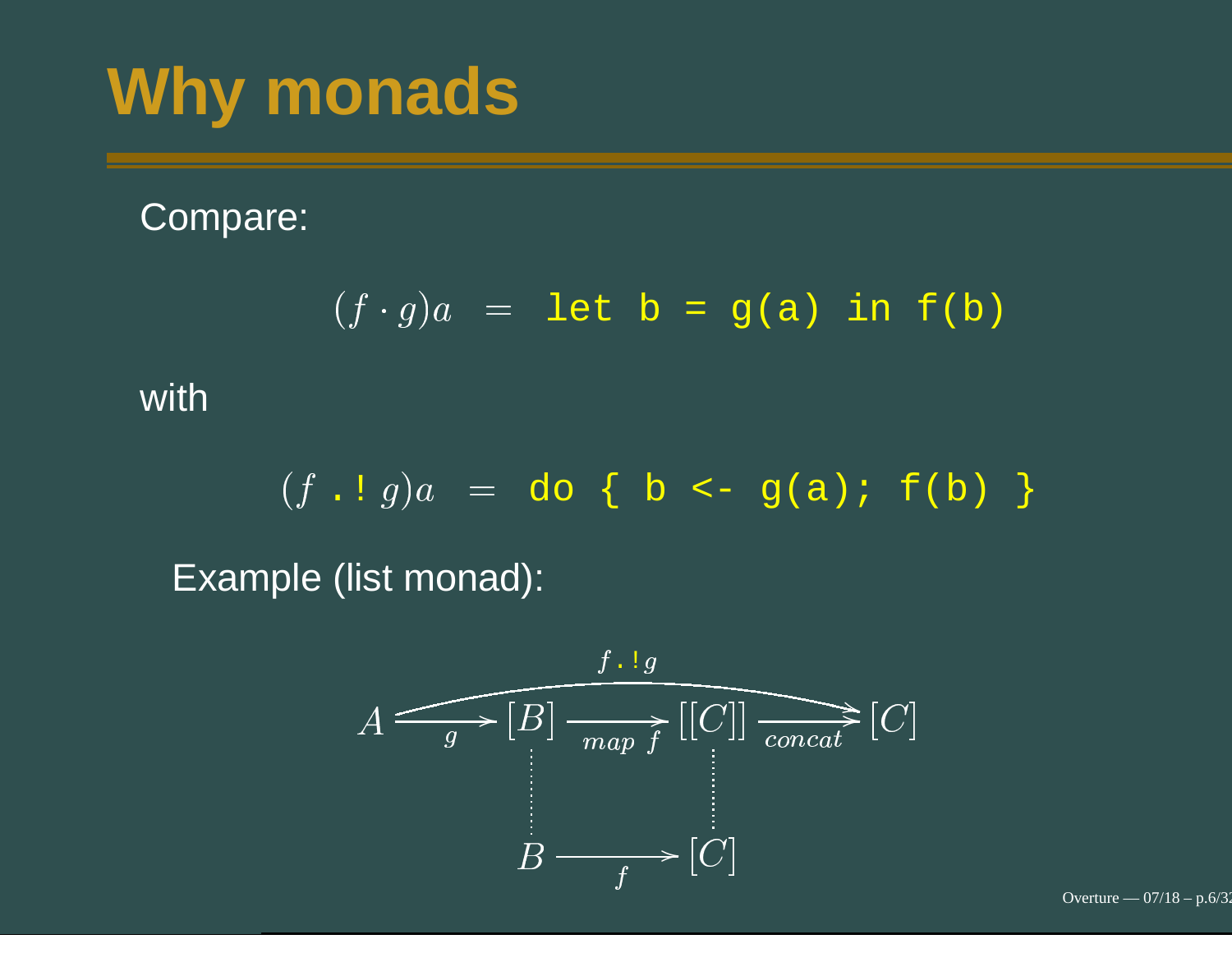$$
(f \cdot \mathbf{i} \cdot g)a = g(a) \quad \Rightarrow \quad f
$$

where

class Monad <sup>m</sup> where return :: a -> m a  $(>>=) :: m a -> (a -> m b) -> m b$  $\overline{(\gg\!)}$  :: m a -> m b -> m b fail :: String -> <sup>m</sup> <sup>a</sup>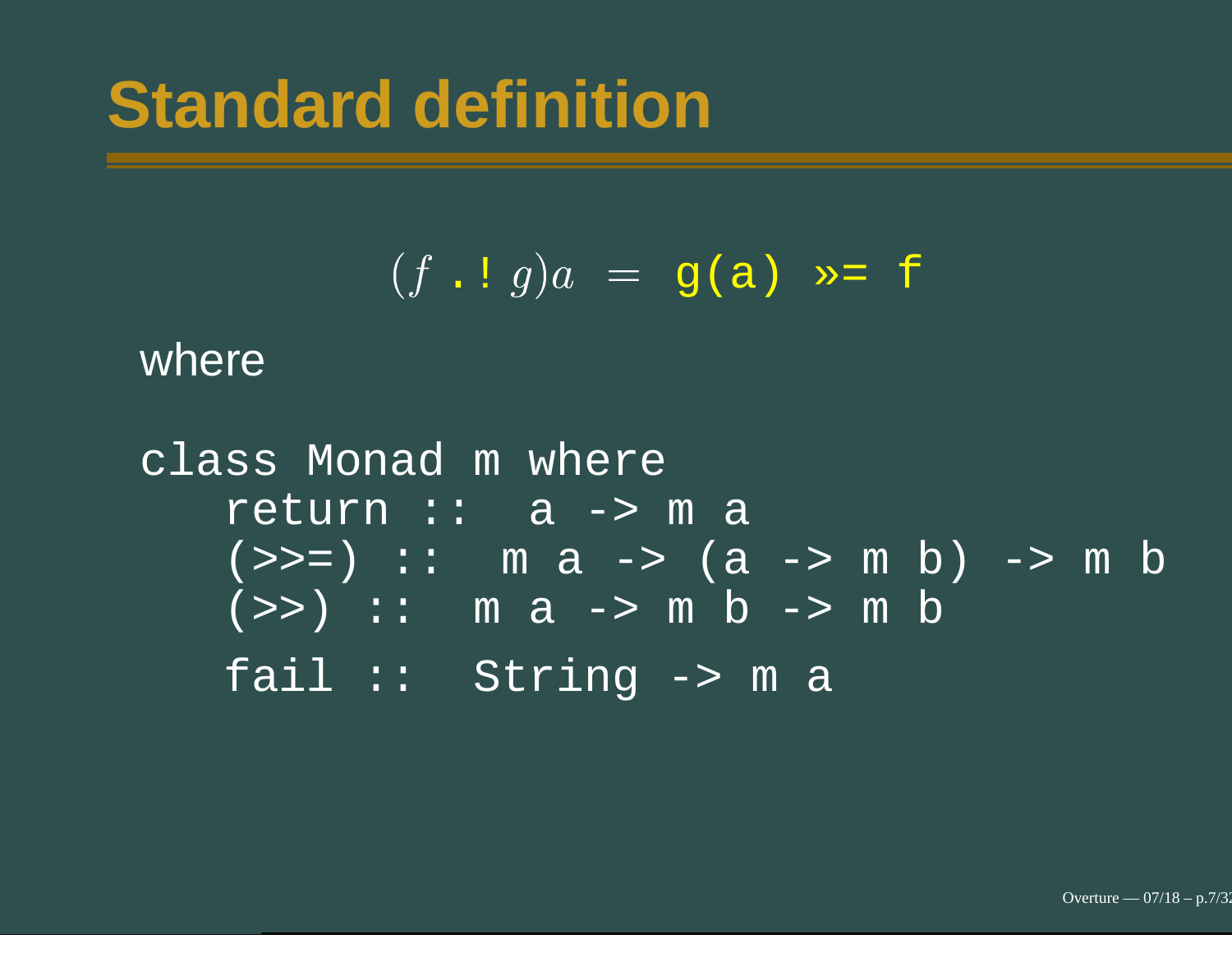#### **Partiality and the Error monad**

Which monad M? A popular choice for handling partiality is **datatype** 

data Error <sup>a</sup> <sup>=</sup> Err String | Ok <sup>a</sup>

 $\blacksquare$  that is, monad

instance Monad Error where return b <sup>=</sup> Ok b  $(Err e) >> f = Err e$  $(Ok a) \Rightarrow f = fa$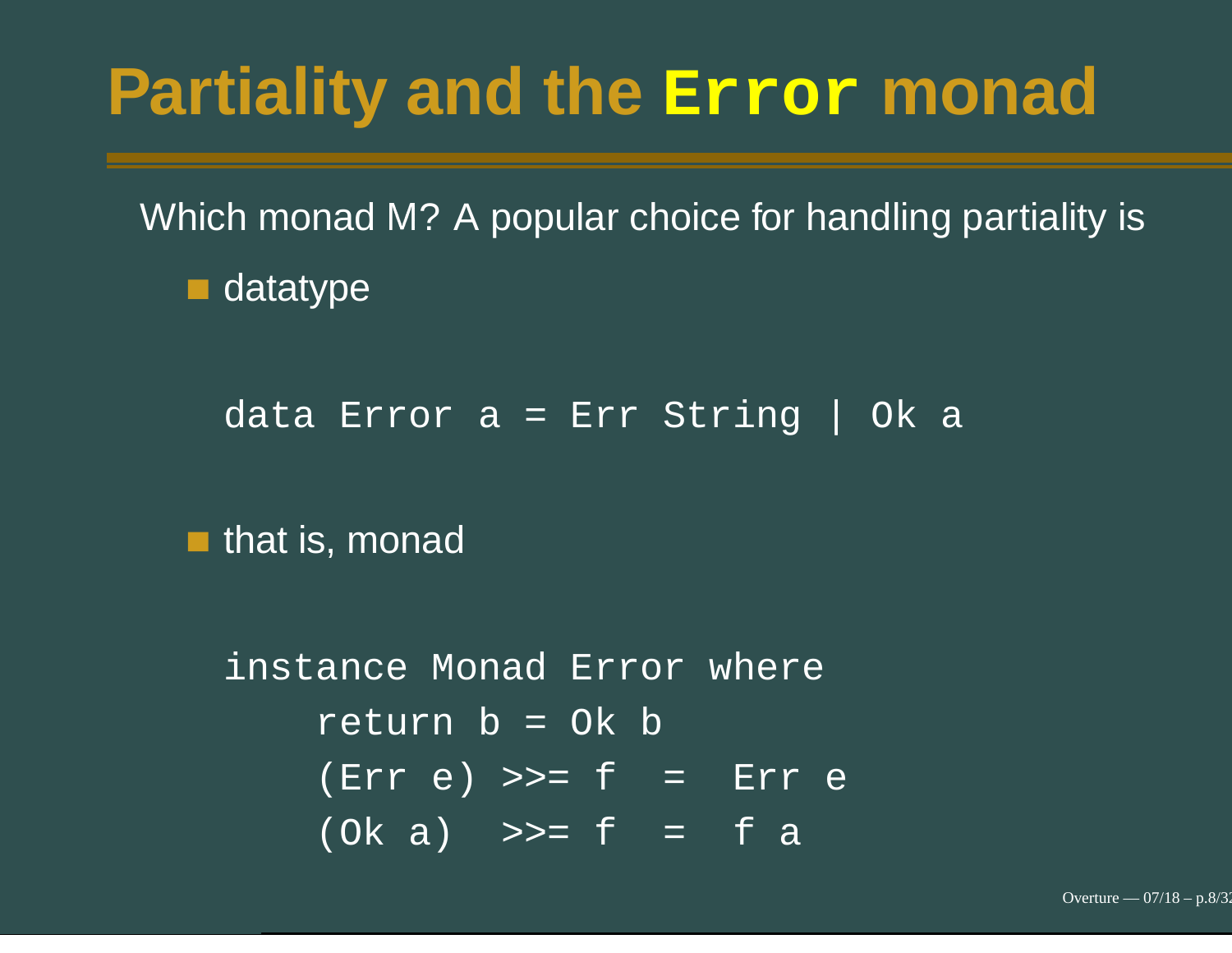#### **First experiment**

"Monadify" normal functions,

 $\begin{array}{rcl} [\mathbf{f}] \mathbf{a} & = & \mathrm{Ok} & (\mathbf{f} \ \ \mathbf{a}) \end{array}$ ns and invariants to

and convert conditions and invariants to monadic partial identities, eg.

 $inv$  a  $=$ if (inv a)<br>then (Ok a then (Ok a) else Err "Invariant violation" (So [inv] :: a -> Error a while inv :: a ->

Bool)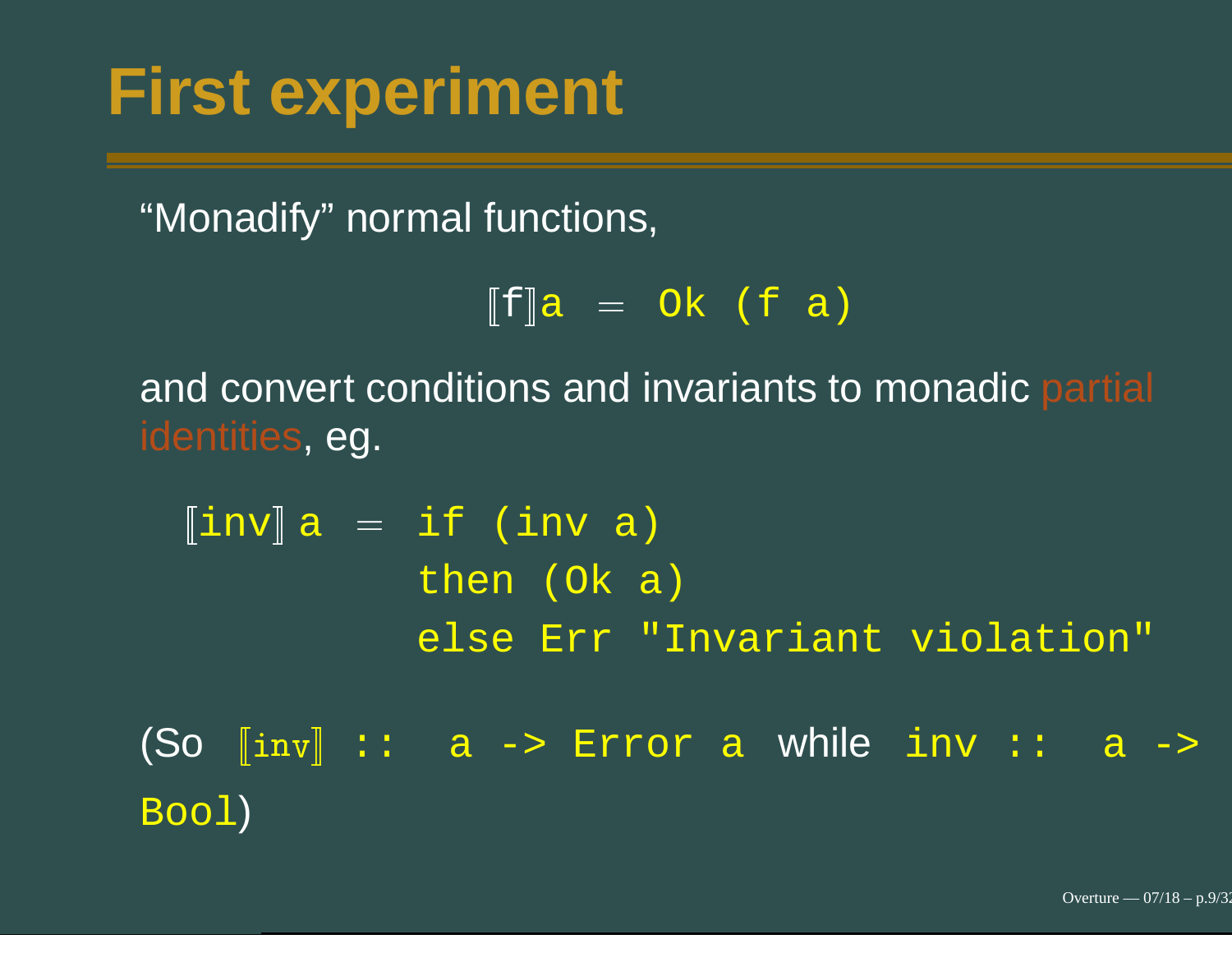## **Back to the real world**

}

In this way, we get <sup>a</sup> very simple, "pipelined" approach to composition

$$
\xrightarrow{A} \llbracket \mathsf{pre}\text{-}g \rrbracket \xrightarrow{} \llbracket g \rrbracket \xrightarrow{} \llbracket \mathsf{inv}\text{-}B \rrbracket \xrightarrow{} \llbracket \mathsf{pre}\text{-}f \rrbracket \xrightarrow{} \llbracket f \rrbracket \xrightarrow{} \llbracket \mathsf{inv}\text{-}C \rrbracket \xrightarrow{} \\
$$

of  $(\cdot)$  —that is where the arrows are  $\texttt{Error-monadic}$  —think of (  $\,$  . ! ) instead do { pre-g a; b <- g a; inv-B b; pre-f b; c <- f b; inv-C c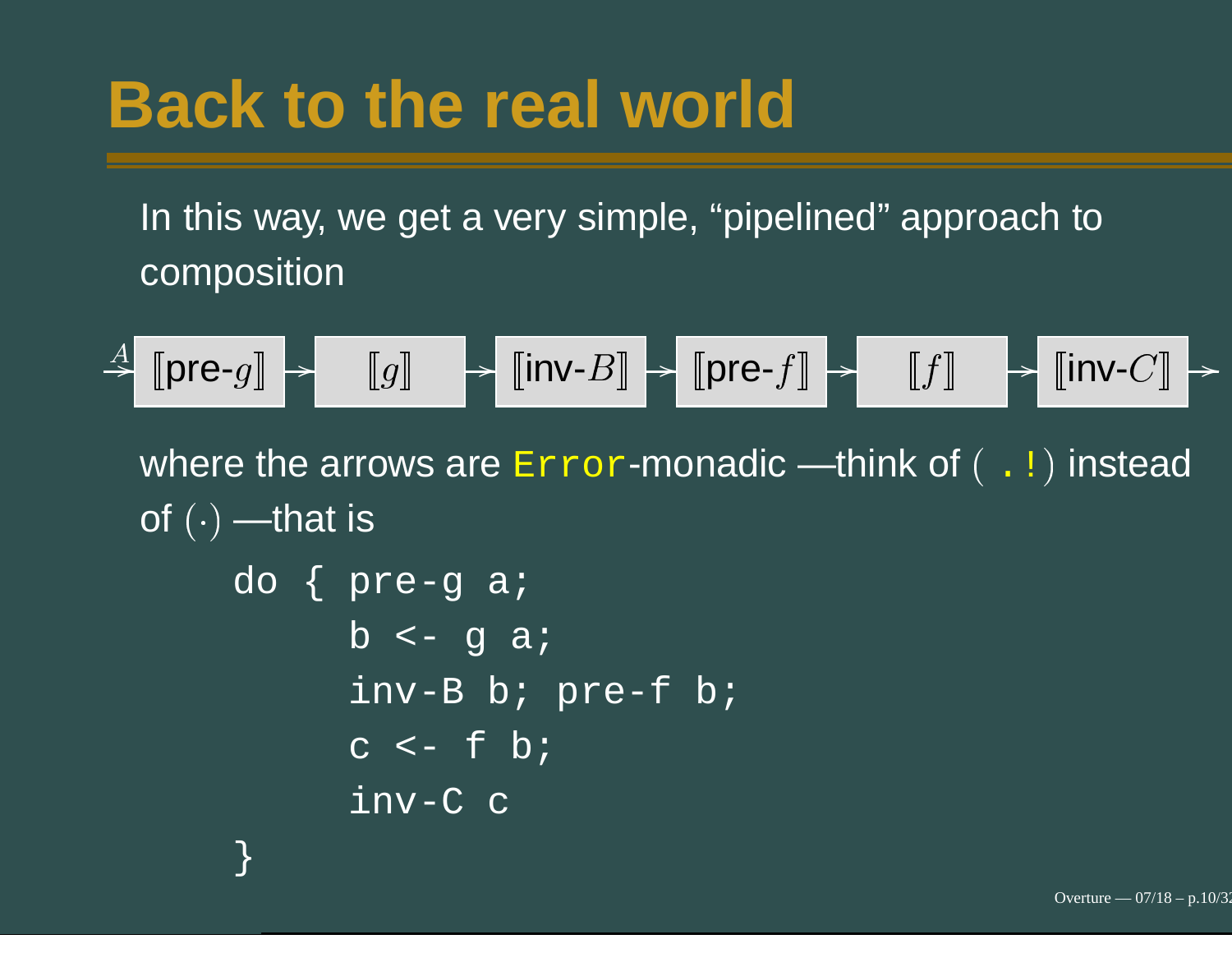## **Monadic invariant example**

#### Invariant associated to a relational table  $\pm$  with schema  $\bf s$  in a RDB system:

```
inv (Rel s t) = do {
    m <- mfoldS munion' (Ok emptyPf) (nmap (id *-> valType) t)
          'otherwise ' "Tuple schemas are not mutually compatible" ;
     check (relSchemaOk m) (Rel s t)
          "At least one tuple type does not match relation schema" ;
     check fdpOk (Rel s t)
          "The key-property is not valid in the relation"
    }
      whererelSchemaOk m r = m <= (id *-> (valType . defaultV)) (schema r)
        fdpOk (Rel s t) = fdp(nmap (tnest (getKeyAtts s)) t)
```
(Excerpt of Necco's Haskell model of <sup>a</sup> relation in <sup>a</sup> RDB system. Note the successively contextualized error messages interspersed with the monadic code.)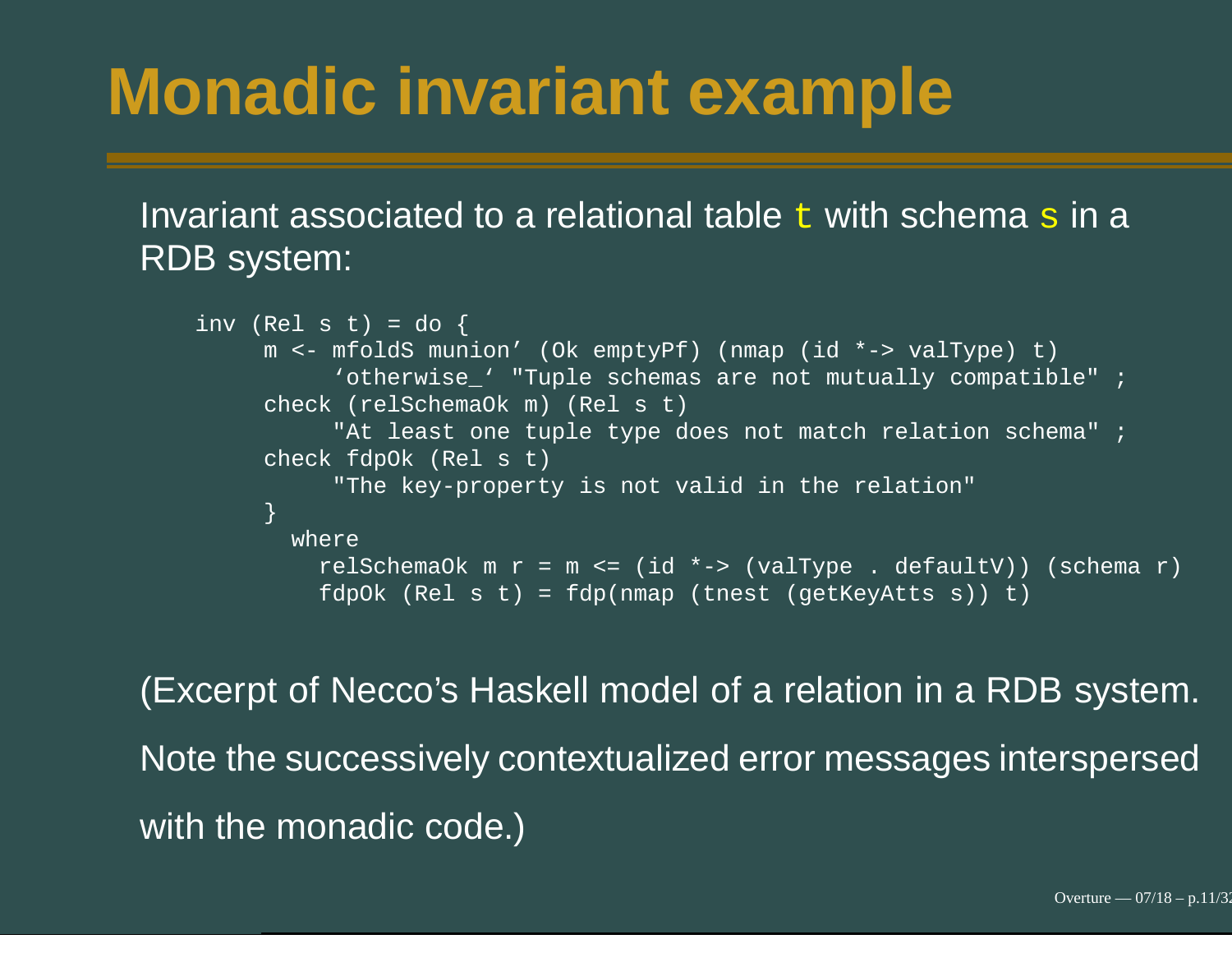# **Why this not enough**

We are stuck to a single monad ( $\mathtt{Error}$ ) and a single **evaluation mode** (fail)

We would like to be able to switch among

- **free fall** no checking performed whatsoever.
- **warn** when invariants and conditions are found violated, <sup>a</sup> warning will be issued, but computation proceeds as if nothing happened.
- **fail** invariant and conditions checked, and when found violated <sup>a</sup> run-time error is forced immediately.
- **error** invariants and conditions are checked, and when found violated an error or exception will be thrown.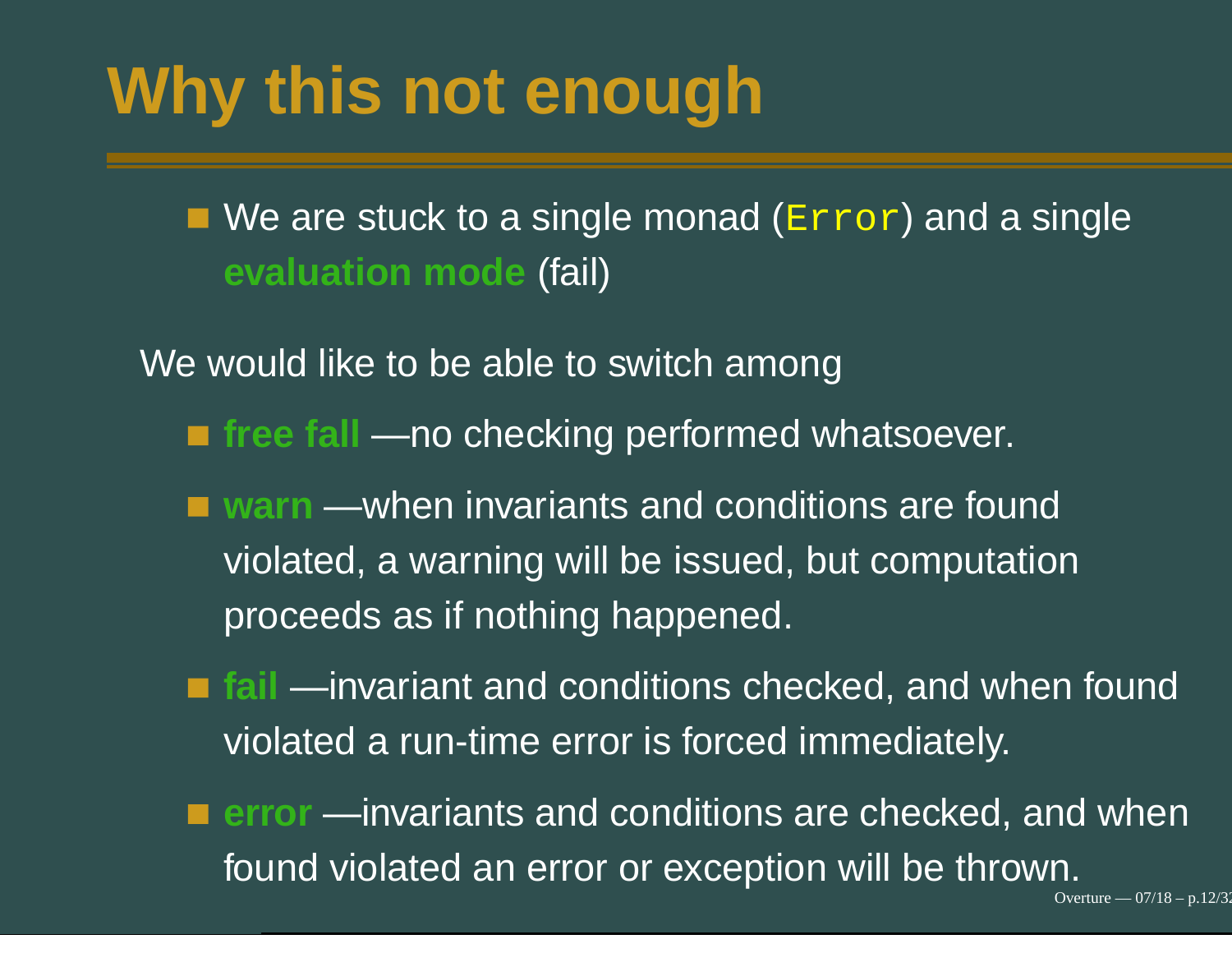# **Running example (VDM)**

VDM model of stacks of odd integers — (partial) datatype

```
Stack = seq of int
        inv s = forall a in set elems s & odd(a);
```
and (partial) functions

```
empty : Stack -> bool
empty(s) == s = []
```

```
pop : Stack -> Stack
pop(s) == t1 spre not empty(s);
```

```
top : Stack -> int
top(s) == hd spre not empty(s);
```

```
push : int * Stack -> Stack
push(p, s) == [p] \hat{S}pre odd(p) ;
```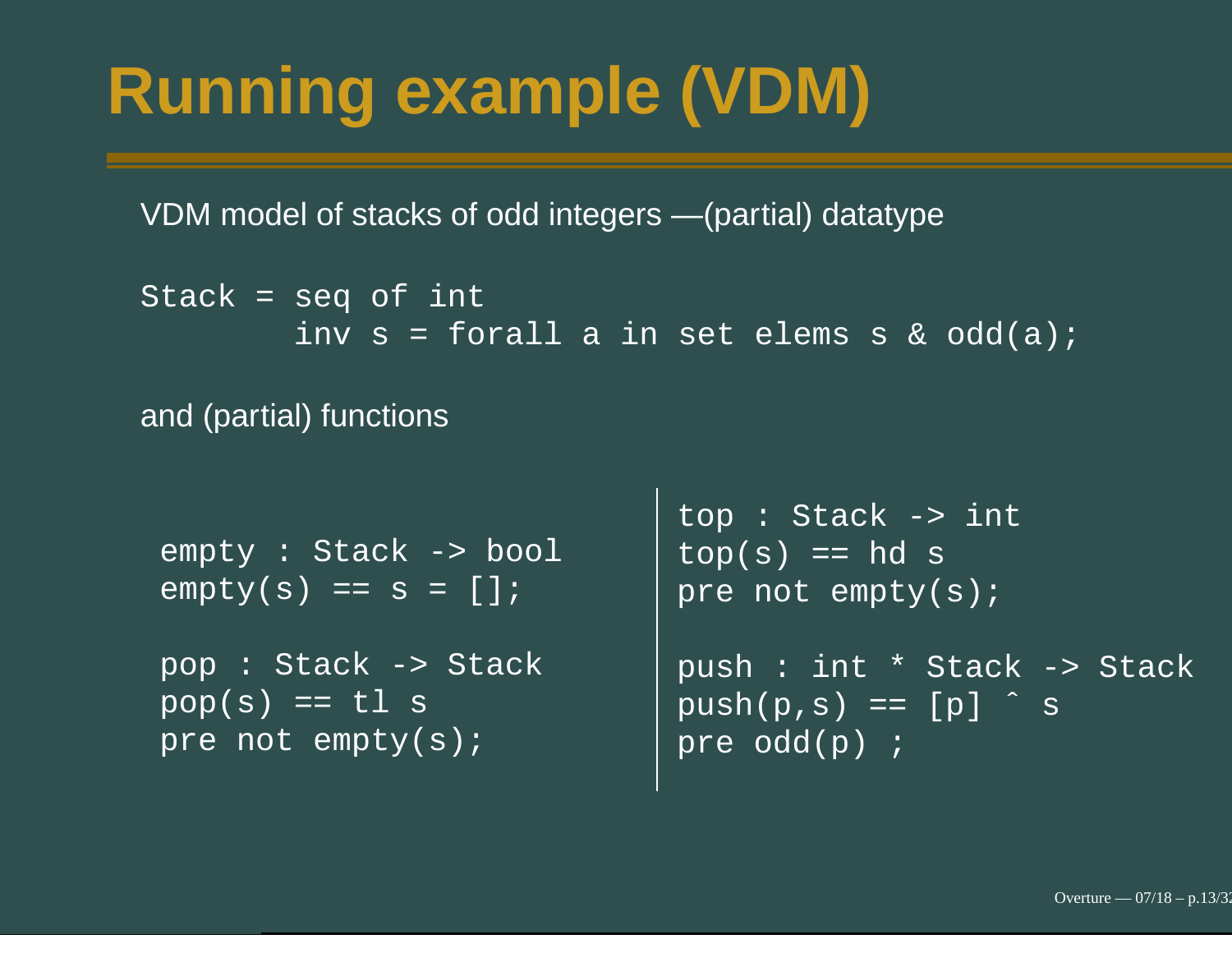# **Constrained datatypes (Haskell)**

We go back to invariants as Boolean functions and define class

class CData <sup>a</sup> where inv :: <sup>a</sup> -> Bool inv <sup>a</sup> <sup>=</sup> True -- default

so that **invariants** propagate dynamically, eg. listwise

instance CData <sup>a</sup> => CData [a] where inv <sup>=</sup> all inv

eg. pairwise

```
instance (CData a, CData b) => CData (a,b) where
   inv (a,b) = (inv a) && (inv b)
```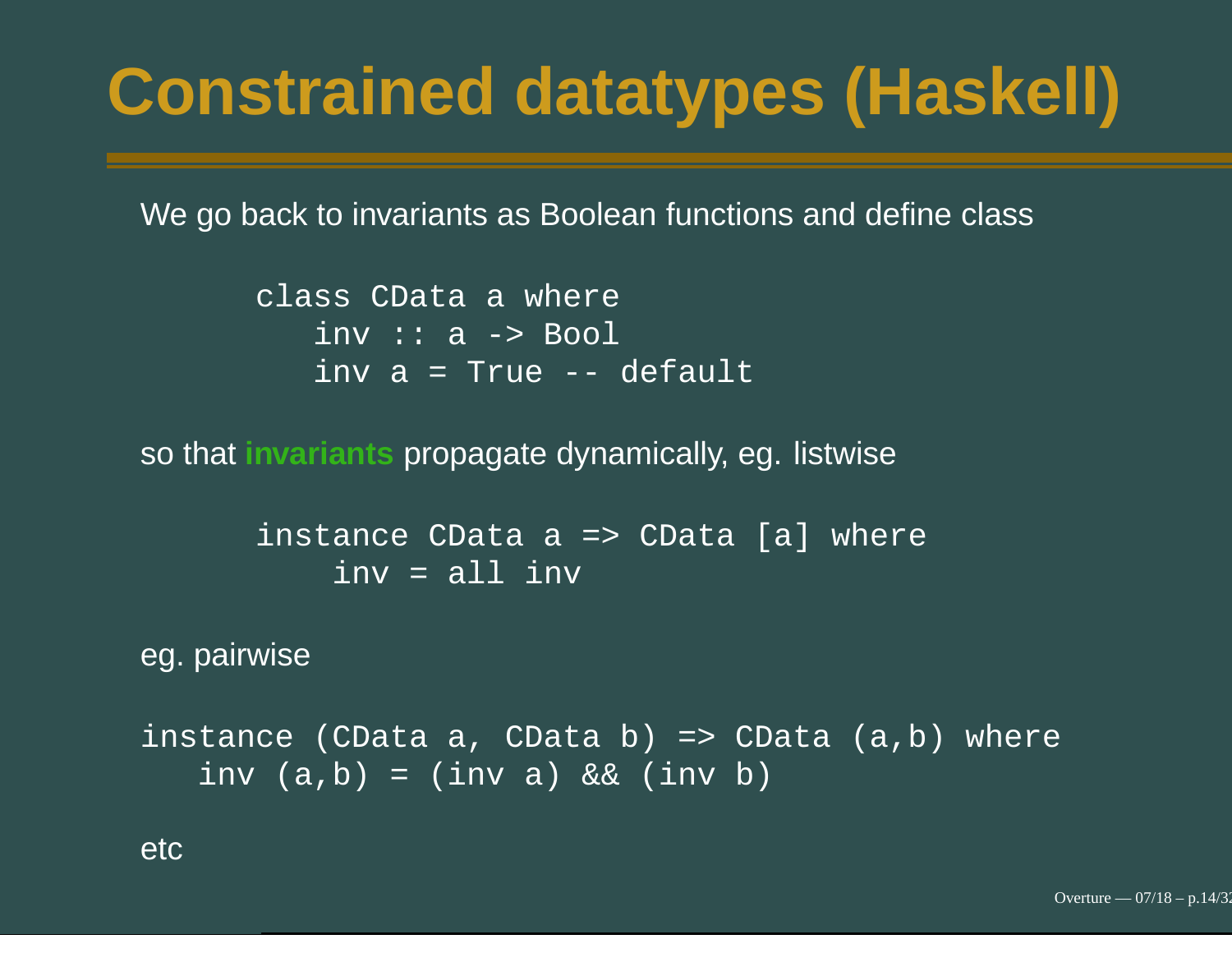## **Semantics of VDM type Stack**

```
Stack = seq of int seq of int<br>inv s = forall a in set elems s & odd(a);
newtype Stack = Stack { theStack :: [Int] }<br>instance CData Stack where<br>inv s = all odd (theStack s)<br>ingeneral, VDM partial types such as Stack a<br>to CData instances.<br>hat about (partial) functionality?
```
In general, VDM partial types such as  ${\tt Stack}$  are mapped into CData instances.

■ What about (partial) functionality?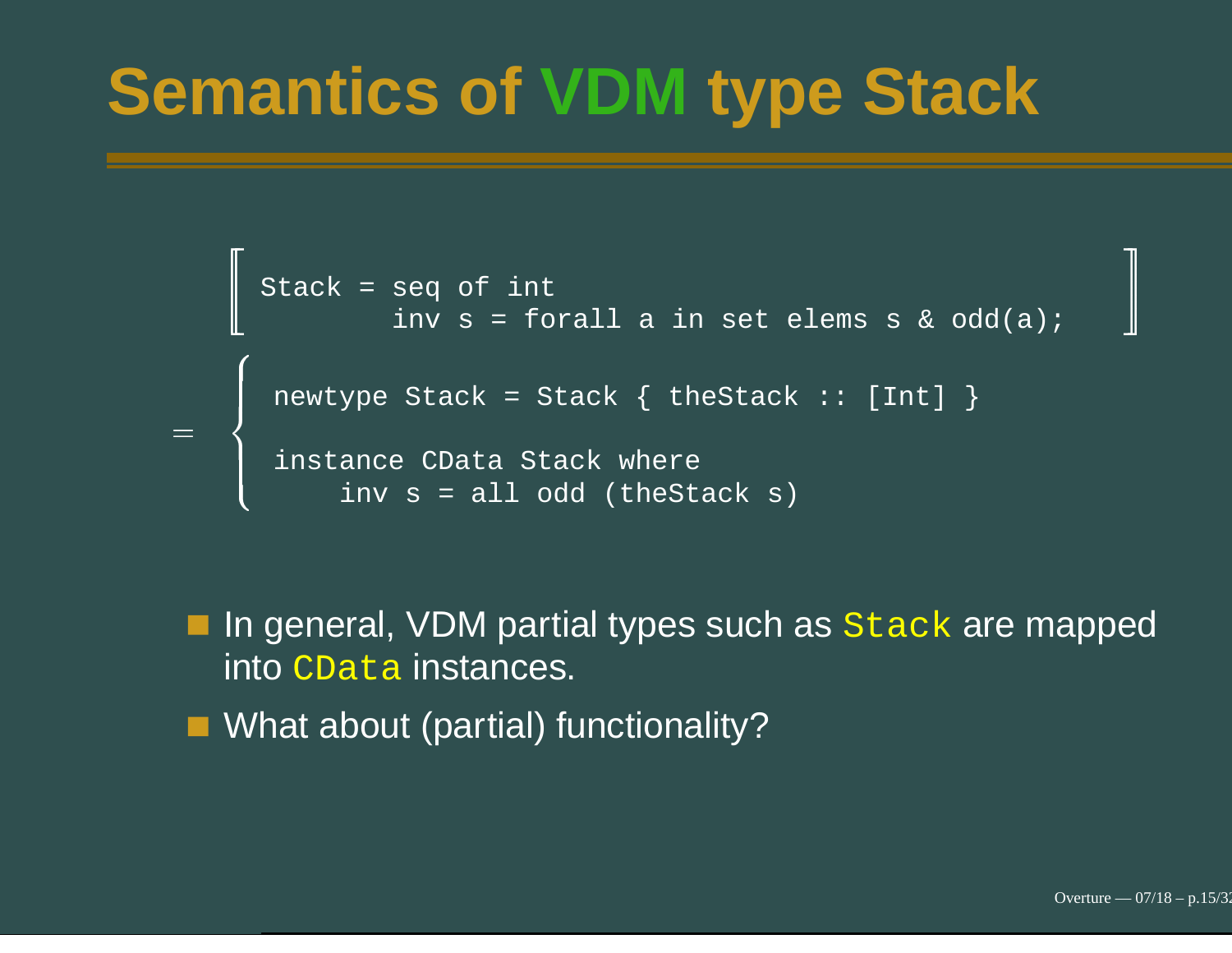## **CamilaMonad**

Define CamilaMonad, <sup>a</sup> subclass of Monad

class Monad m => CamilaMonad m where --- | Check precondition pre :: Bool -> m () --- | Check postcondition post :: Bool -> m () --- | Check inv before returning data in monad returnInv :: CData a => a -> ma

which cares about pre-/post-conditions and in variants.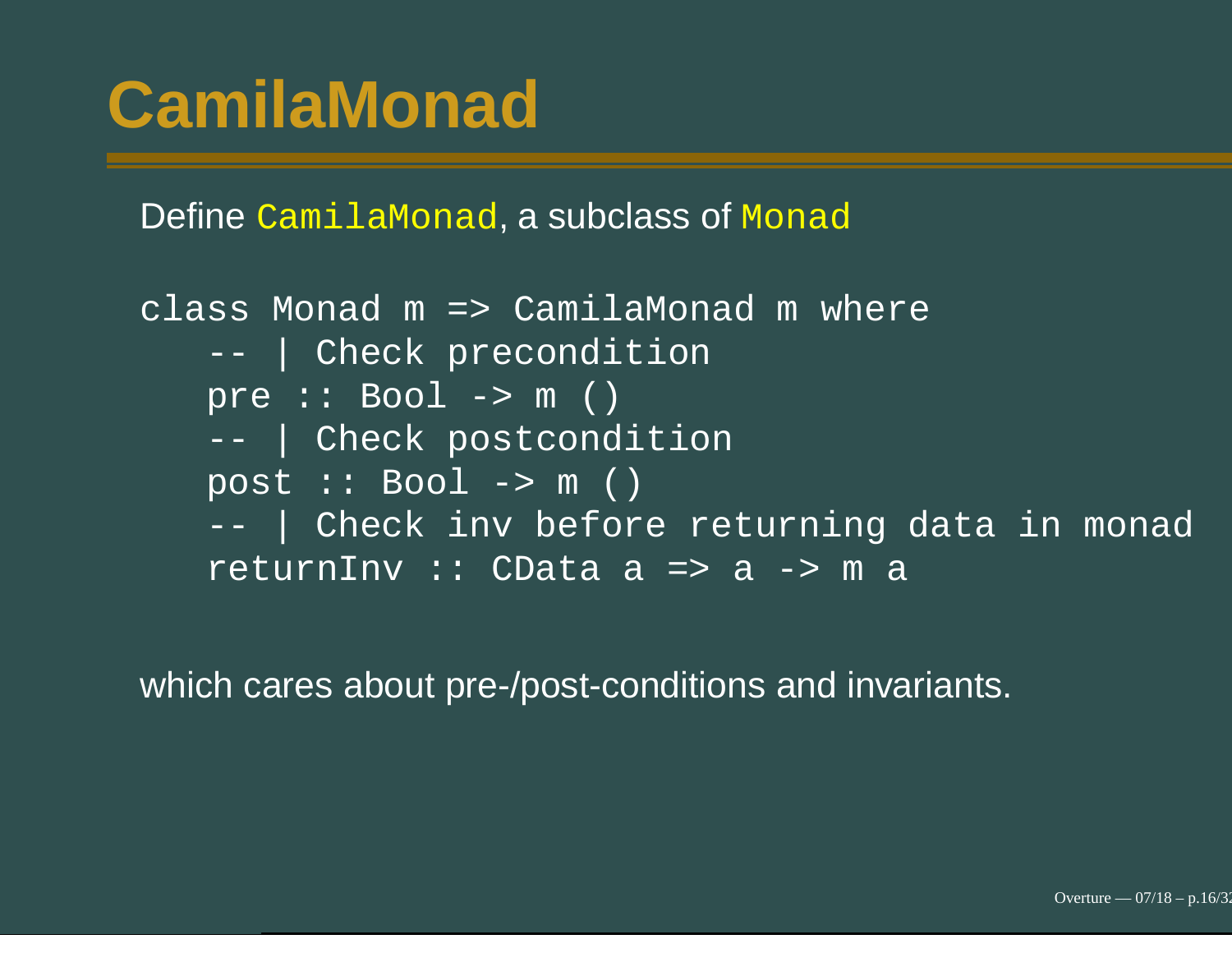# **Monadic VDM translation**

Example, showing *genericity* of the translation — for any CamilaMonad m,



Note the difference: our first approach was bound to top :: Stack -> Error Int How is this to work?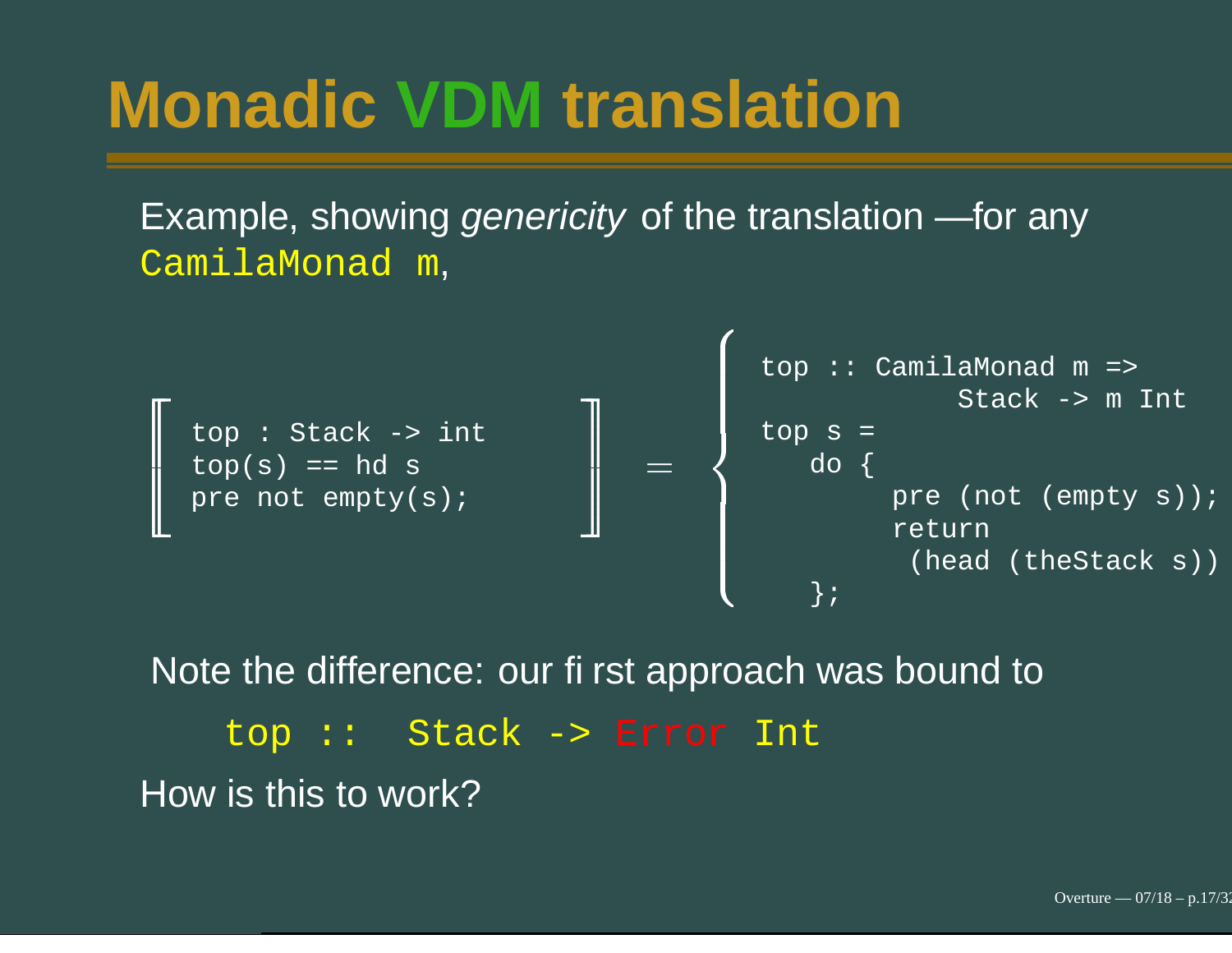# **CamilaT monad transformer**

We need <sup>a</sup> family of monads, one per evaluation mode. So, we define

```
data CamilaT mode m a =
             CamilaT {runCamilaT :: m a}
```
NB:

CamilaT mode <sup>m</sup> is isomorphic to <sup>m</sup>:

```
instance Monad m => Monad (CamilaT mode m) where
 return = CamilaT . return
 ma >>= f = CamilaT (runCamilaT ma >>=
                      runCamilaT . f)
```
 $\mathtt{Camilar}$  will add checking effects to a given base monad, depending on the phantom mode argument (type-indexed family of monads);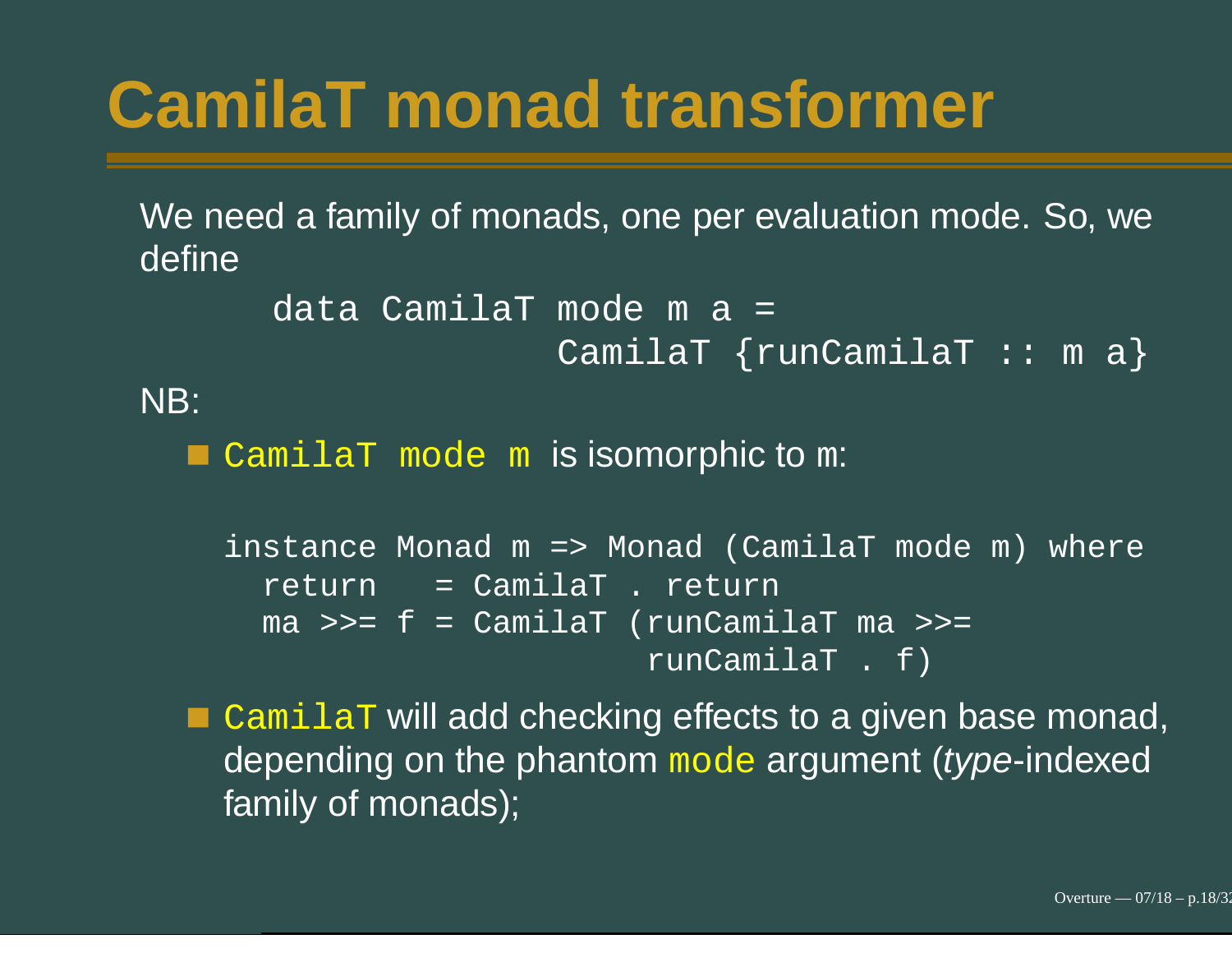### **Free fall mode**

Define type

```
data FreeFall
```
and then instantiate  $\mathtt{Cami1}$ aMonad as follows:

```
instance Monad m =>
  CamilaMonad (CamilaT FreeFall m) where
 pre p = return ()
 post p = return ()
  returnInv = return
```
Thus

**Party Pre-/post-conditions p are simply ignored** 

the invariant-aware return simply does not check it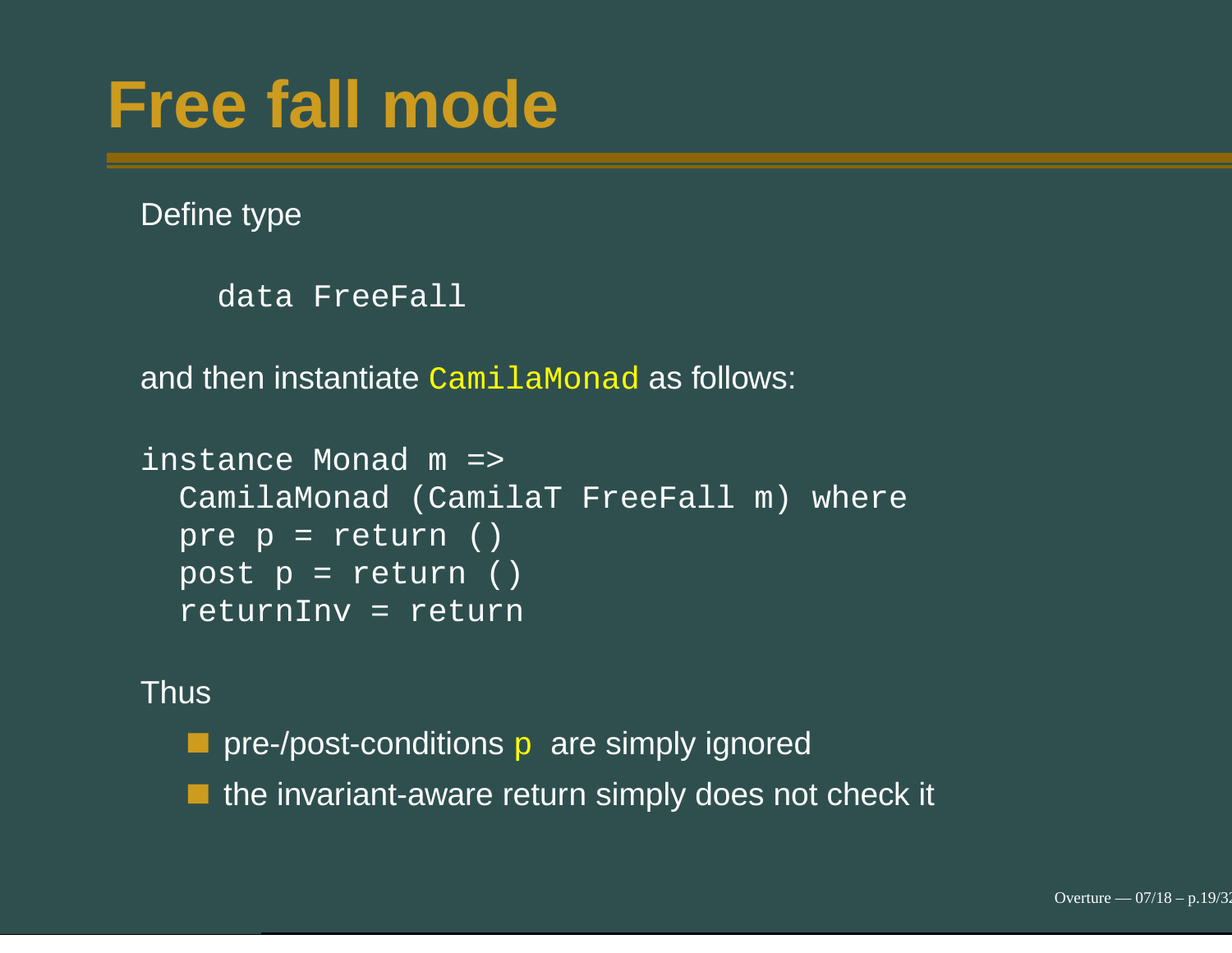# **Example (free fall mode)**

Taking top of an empty stack

```
testTopEmptyStack :: CamilaMonad m => m Int
testTopEmptyStack = do {
   s <- initStack ; -- create empty stack
   n <- top s ;
   return n
   }
```
In free-fall mode we get

```
> runCamilaT $ freeFall testTopEmptyStack
*** Exception: Prelude.head: empty list
```
as expected.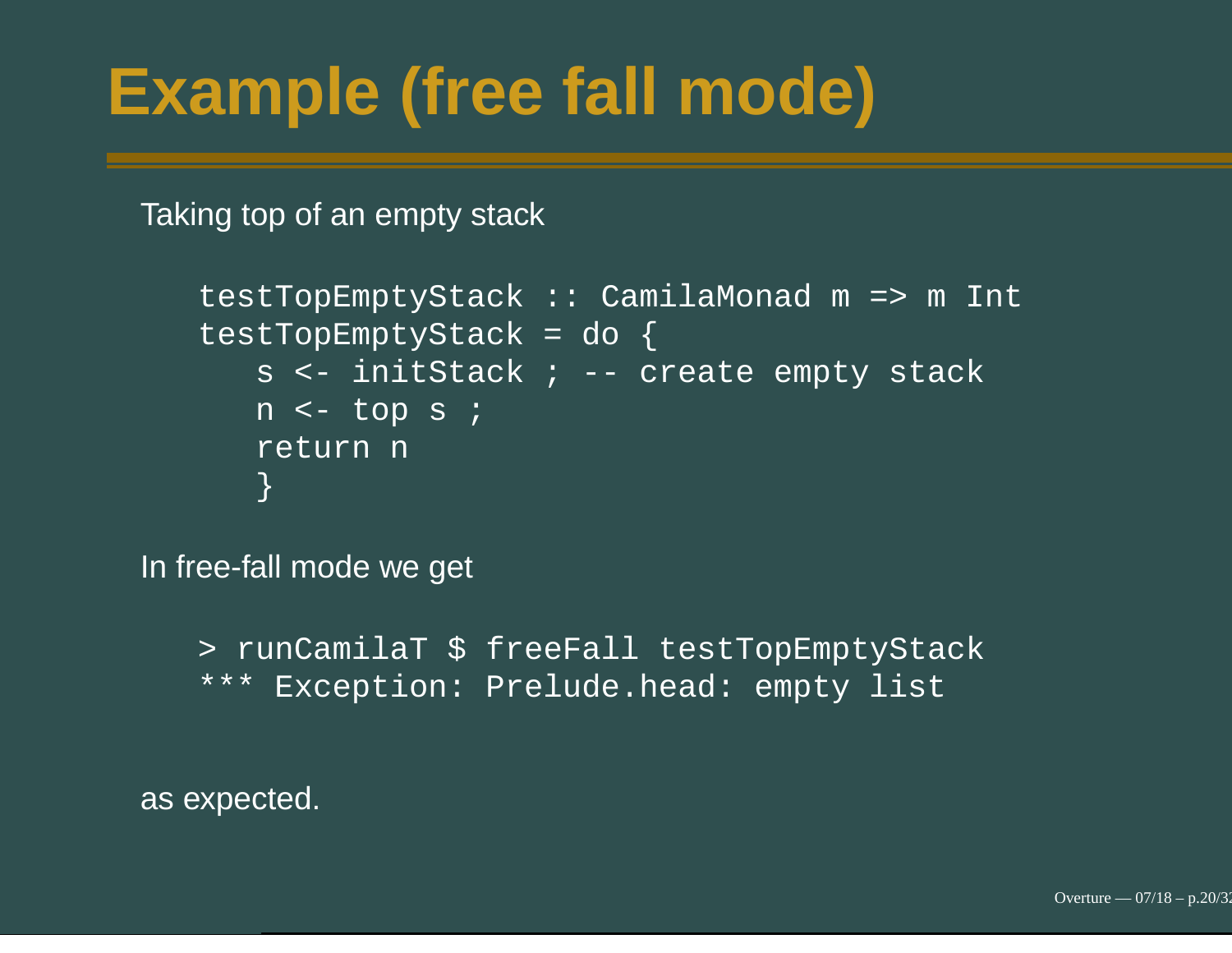## **Fail mode**

Define type

data Fail

and then instantiate CamilaMonad as follows:

```
instance Monad m => CamilaMonad (CamilaT Fail m) where
    pre p = if p then return ()else fail "Pre-condition violation"
    post p = if p then return()else fail "Post-condition violation"
     returnInv a = if (inv a) then return a
                   else fail "Invariant violation"
```
Thus, when violations are detected, the standard fail function is used to force an immediate **fatal** error.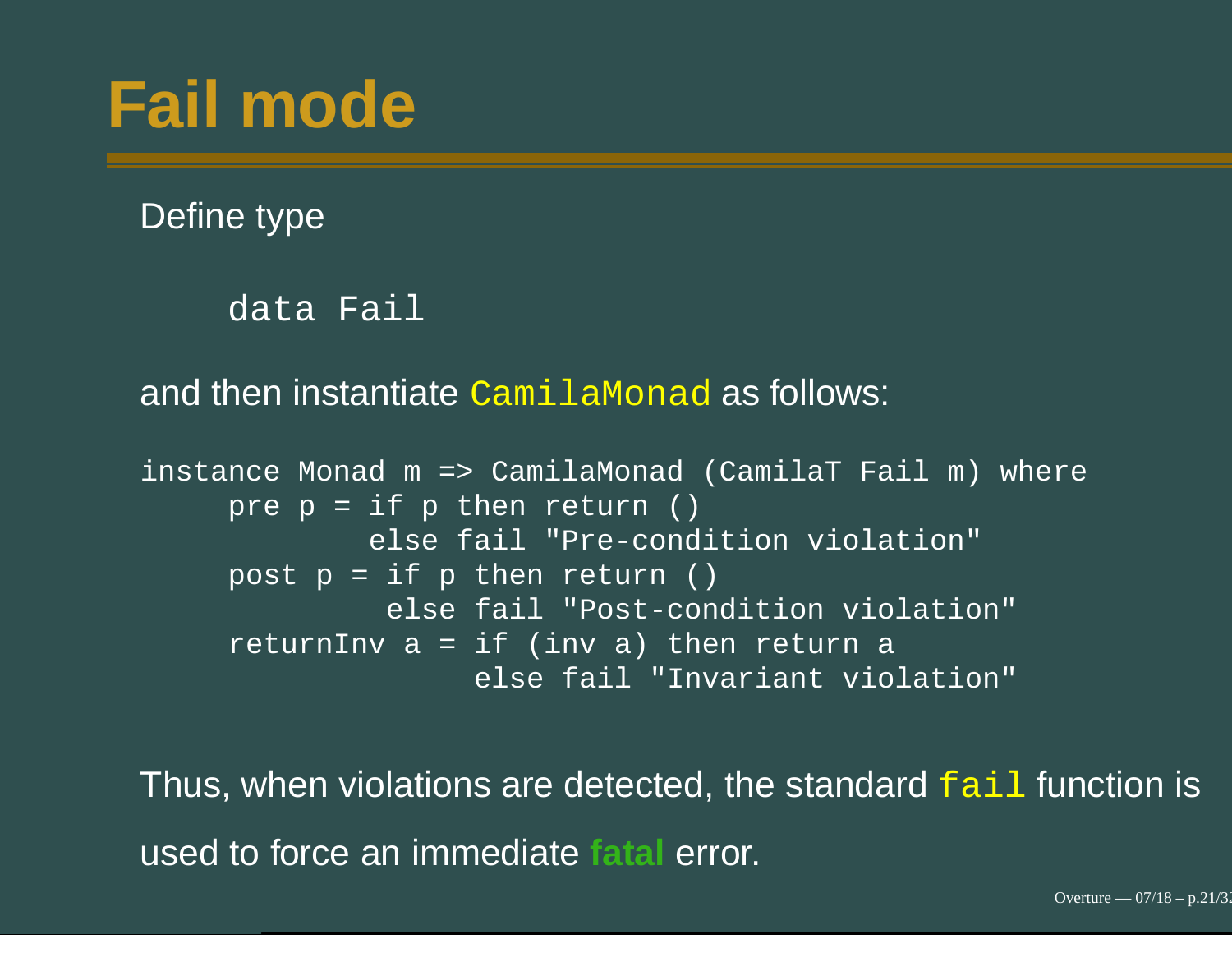# **Running example (fail mode)**

Taking top of an empty stack in fail mode will yield

> runCamilaT \$ fatal testTopEmptyStack \*\*\*Exception: Pre-condition violation

as expected.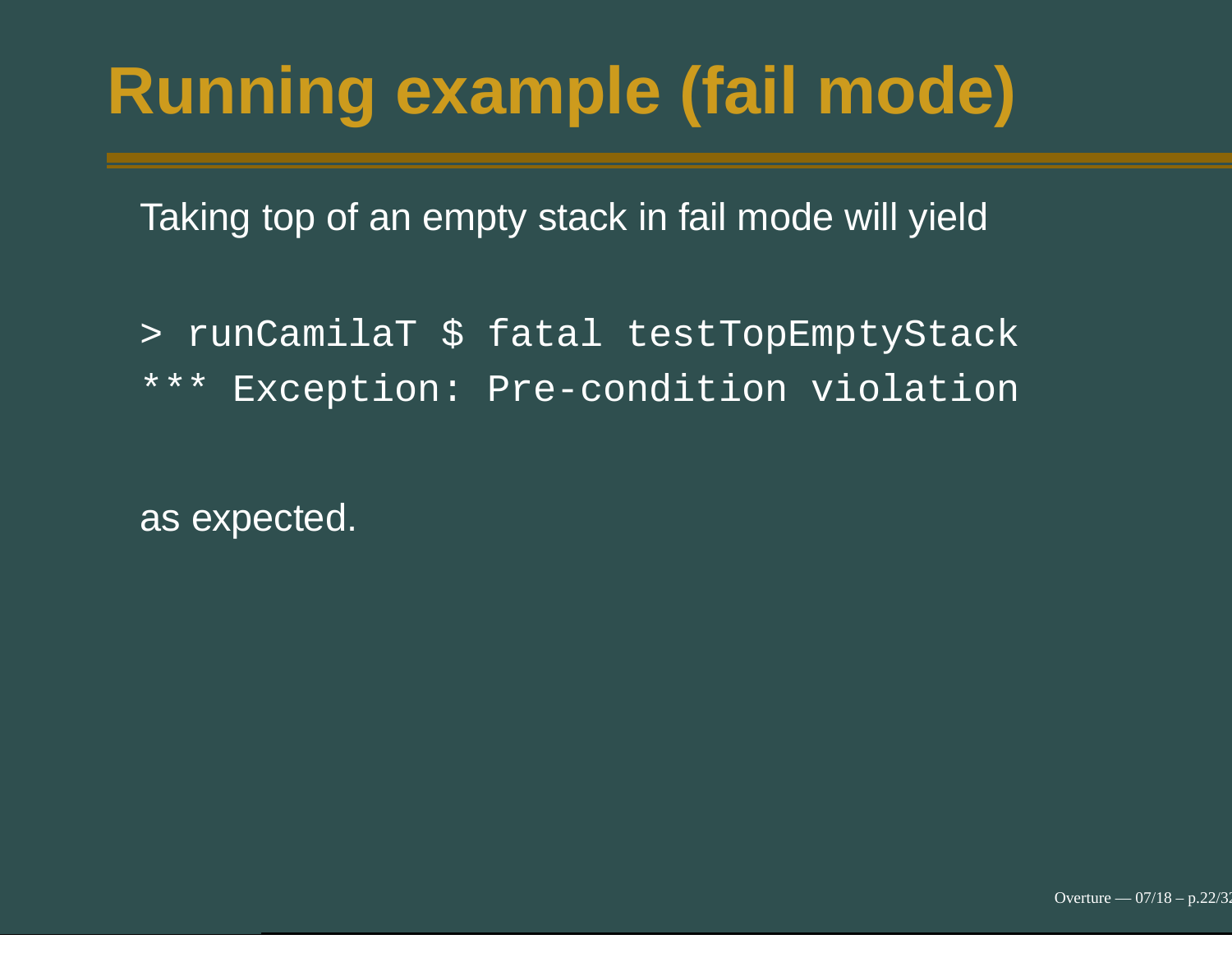Define type data Warn

To enable reporting, we need <sup>a</sup> monad with writing capabilities, eg the standard IO monad:

```
instance MonadIO m => CamilaMonad (CamilaT Warn m) where
  pre p = unless p $ liftIO $ putErr "Pre-condition violation"
  post p = unless p $ liftIO $ putErr "Post-condition violation"
   returnInv a = do
     unless (inv a) $ liftIO $ putErr "Invariant violation"
     return a
instance MonadIO m => MonadIO (CamilaT mode m) where
   liftIO = CamilaT . liftIO
```
(The unless combinator runs its monadic argument conditionally on its boolean argument.)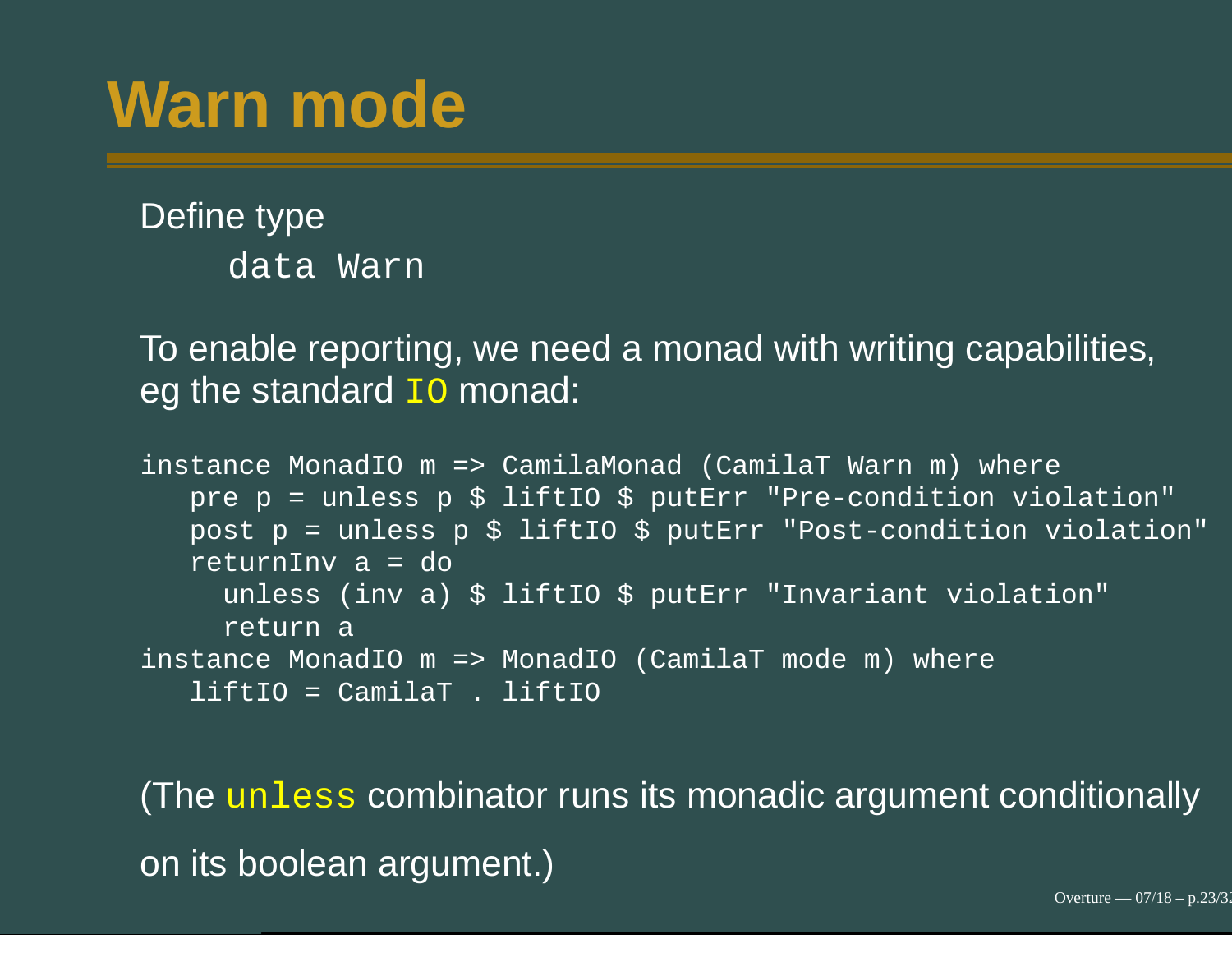# **Running example (warn mode)**

Taking top of an empty stack in warn mode will yield

> runCamilaT \$ warn testTopEmptyStack Pre-condition violation

\*\*\* Exception: Prelude.head: empty list

It signals out Pre-condition violation but carries on, later to crash as in the free-fall mode.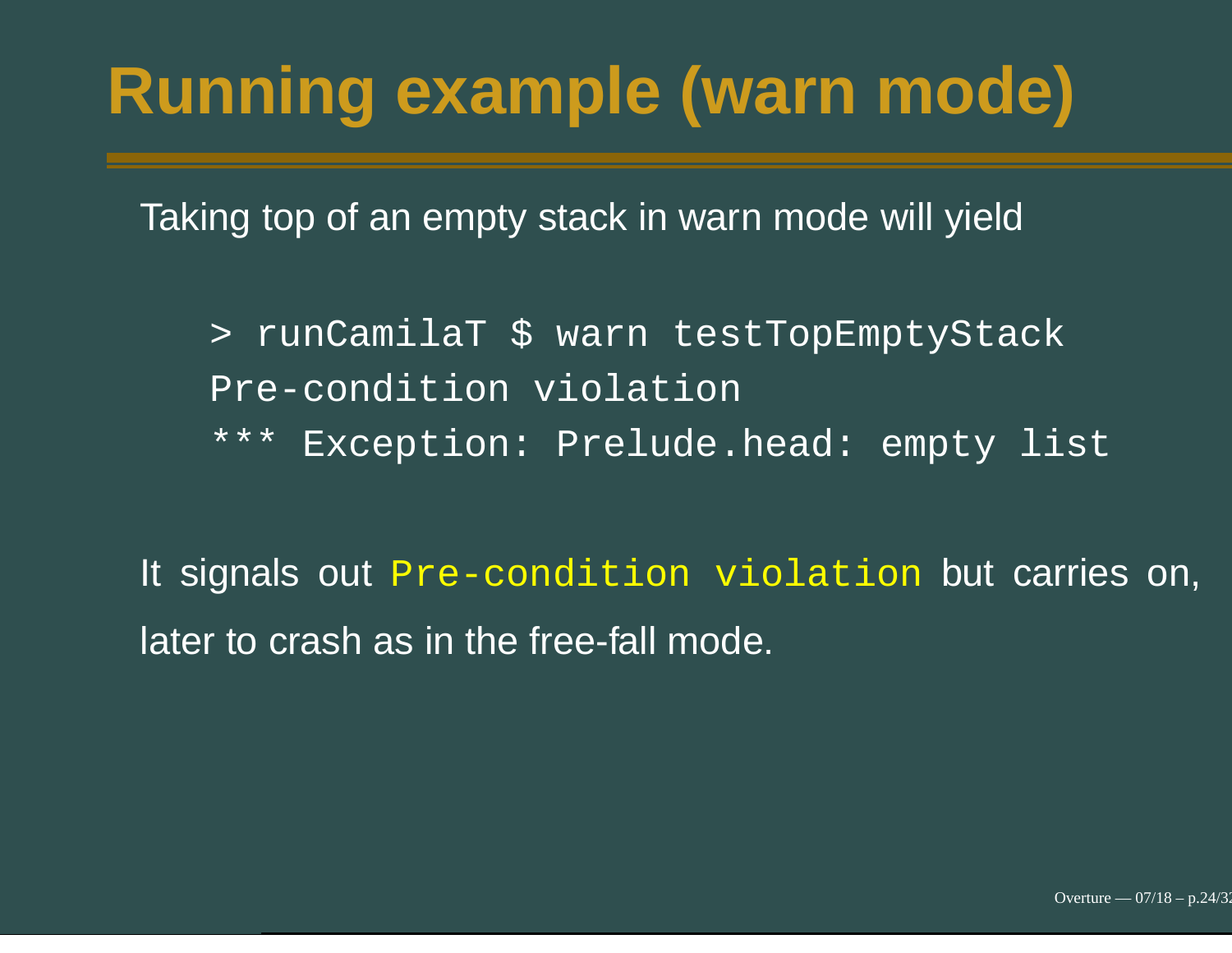# **Running example (error mode)**

(See paper for details on the CamilaMonad instance for this mode)

Taking top of an empty stack in error mode will yield

> runCamilaT \$ errorMode testTopEmptyStack \*\*\* Exception: user error Pre-condition violation

So, an exception is raised, but the text user error in the message indicates that this exception is actually catchable, and not necessarily fatal.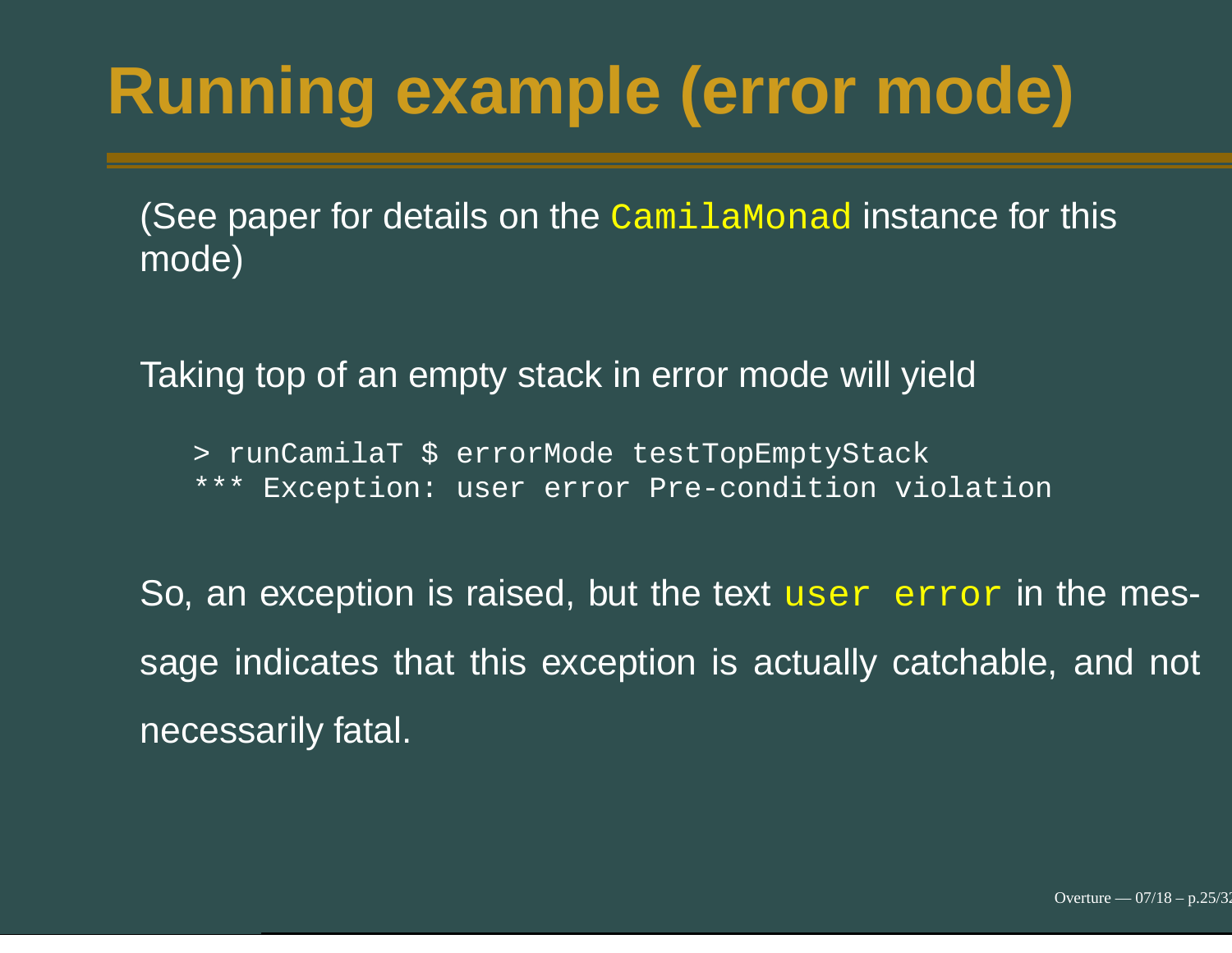## **Fatal versus error modes**

Difference between fail mode and error mode becomes clear when we try to catch the generated exceptions: compare

```
> (runCamilaT $ fatal testTopEmptyStack)
  'catchError' \_ -> putStrLn "CAUGHT" >> return 42
*** Exception: Pre-condition violation
```
#### with

> (runCamilaT \$ errorMode testTopEmptyStack) 'catchError' \\_ -> putStrLn "CAUGHT" >> return 42 CAUGHT

Thus, exceptions that occur in error mode can be caught, higher in the call chain, while in fail mode the exception always gets propagated to the top level.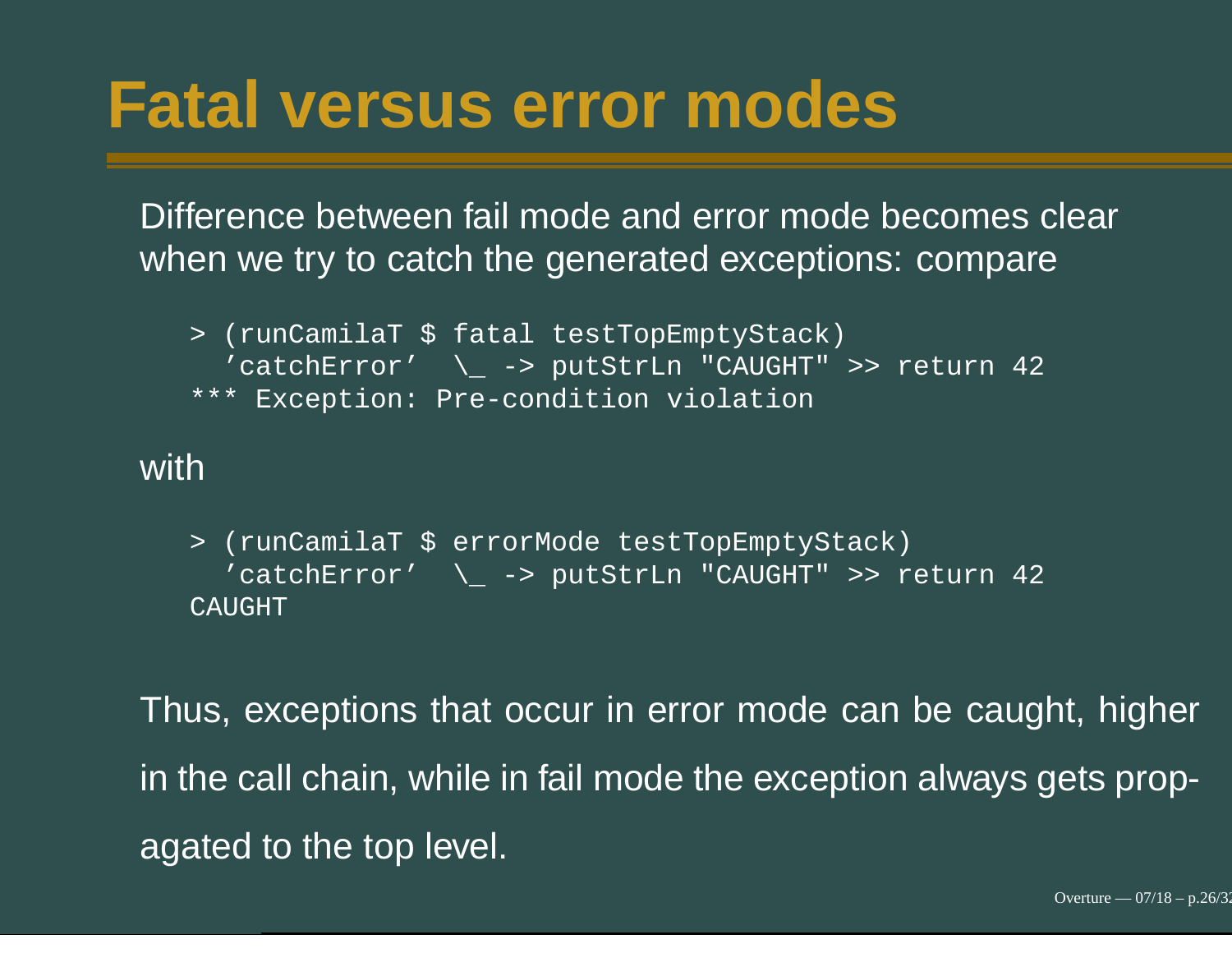# **Details on elegance of solution**

#### Clever use of the **identity function**'s polymorphism:

freeFall :: CamilaT FreeFall <sup>m</sup> <sup>a</sup> -> CamilaT FreeFall <sup>m</sup> <sup>a</sup> freeFall <sup>=</sup> id

warn :: CamilaT Warn <sup>m</sup> <sup>a</sup> -> CamilaT Warn <sup>m</sup> <sup>a</sup> warn <sup>=</sup> id

#### etc (= let the **type system** do work — type level programming !)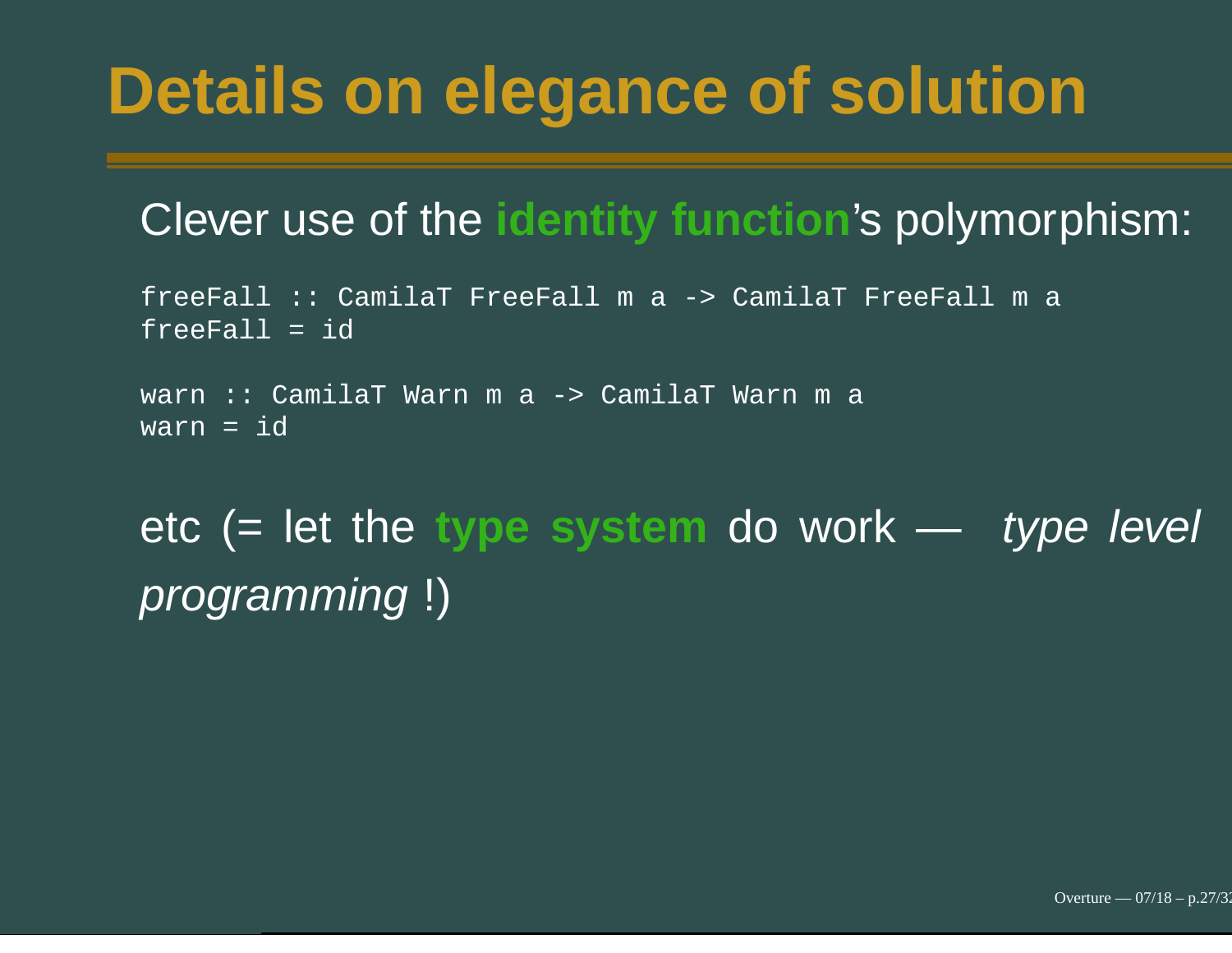## **VDM Stack compiled to Haskell**

```
newtype Stack = Stack { the Stack : [Int] }
instance CData Stack where inv s = all odd (theStack s)
empty :: Stack -> Bool
\overline{\text{empty s}} = \overline{\text{theStack s}} = \Boxpush :: CamilaMonad m => Int -> Stack -> m Stack
push n s = do {
     pre (odd n) ;
      returnInv $ Stack (n : theStack s)
     }
pop :: CamilaMonad m => Stack -> m Stack
pop s = do {
    pre (not $ empty s) ;
    returnInv $ Stack $ tail $ theStack s
    }
top :: CamilaMonad m => Stack -> m Int
top s = do {
    pre (not $ empty s) ;
    return (head $ theStack s)
```
Overture — 07/18 – p.28/32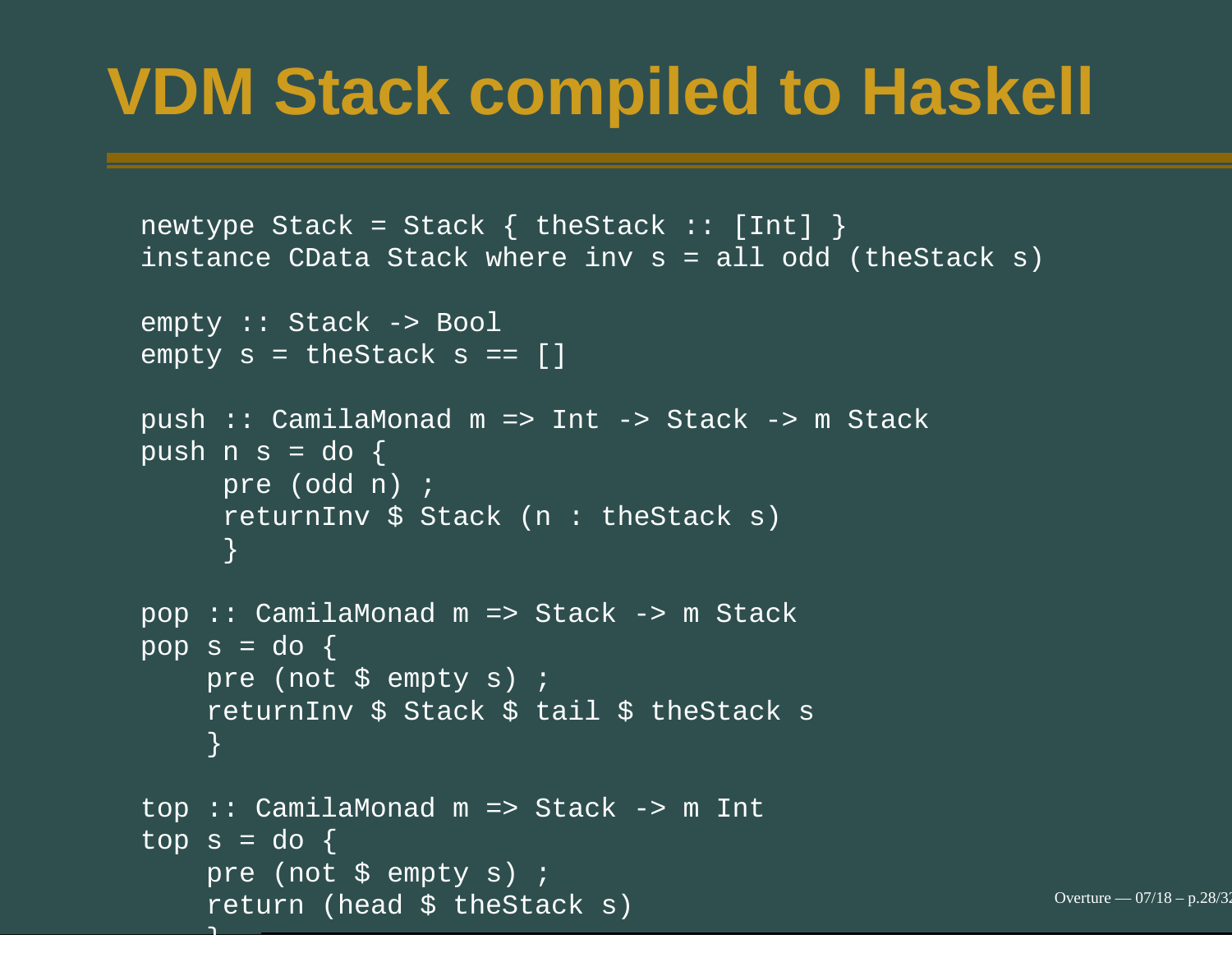## **Summary and current work**

- Formal model animation has to do with **rapid-prototyping** (= early **testing**).
- Animation prepares model for proof obligation discharge (proofs become free of stupid errors)
- "Animatographer" (=interpreter) should be as flexible as possible — thus our **evaluation modes** (new ones can be invented, cf. eg. error **logging**)
- Different modes can be used (simultaneously) for different parts of the same model
- **Example switch component testing to free-fall as soon** as proof obligations have been discharged for such <sup>a</sup> component, while keeping protecting the others' animation
- **Warn** mode suited for testing via **fault-injection**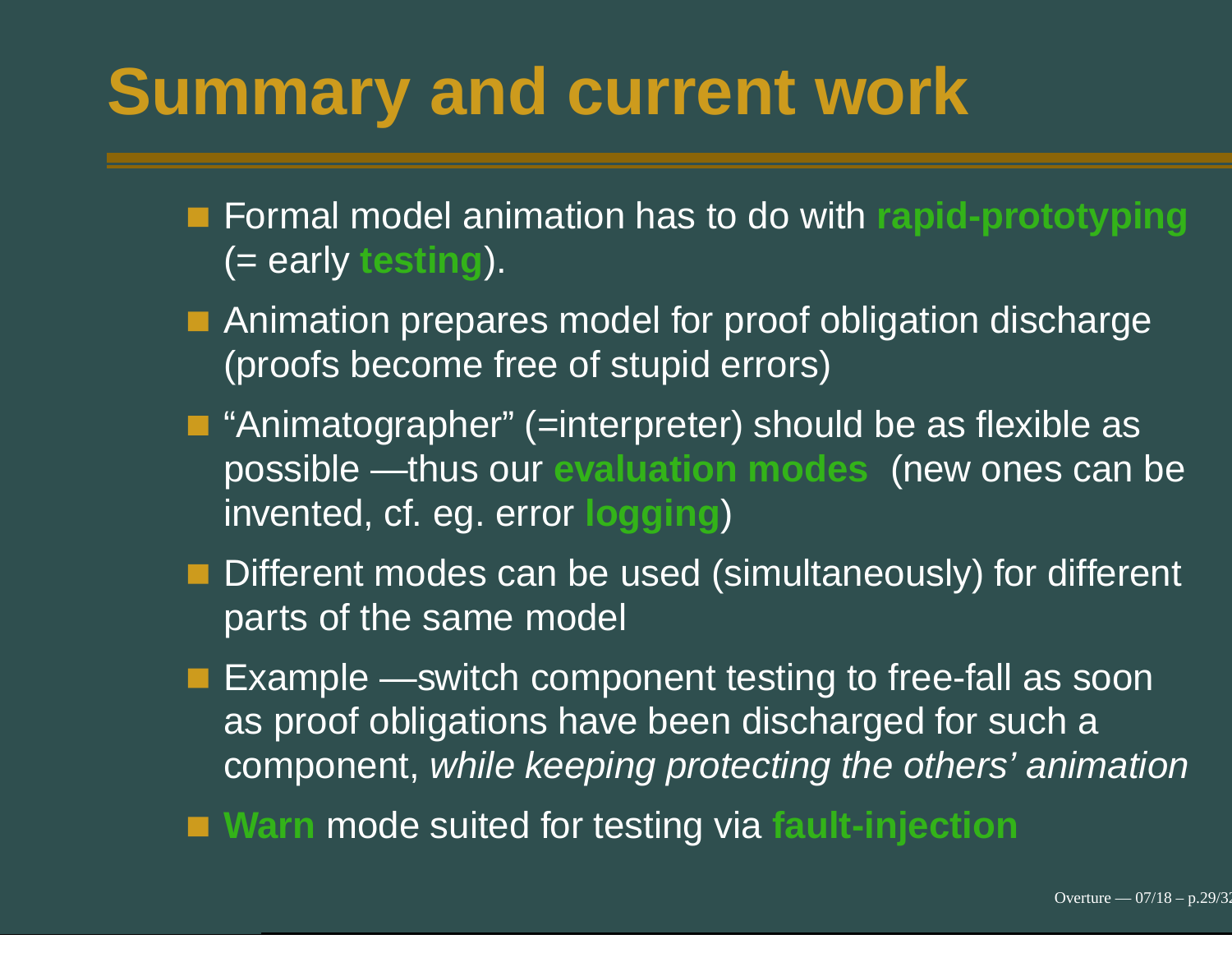## **Closely related work**

**VDM conversion into Gofer** (Paul Mukherjee, FME'97) — comprehensive translation strategy is based on the (fi xed) $\mathtt{state}$  and  $\mathtt{error}$  monads

- **VDMTools** (IFAD) debugging and dynamic checking of invariants and pre-/post-conditions can be turned on and off individually.
- **VDM conversion into Lazy ML** (Borba & Meira, JSS 1993) — monads are not used; invariants are checked at input parameter passing time (rather than at value return time)

**Irish VDM** (see A. Butterfi eld's home page) — Haskell libraries, including QuickCheck support; concern for proof obligations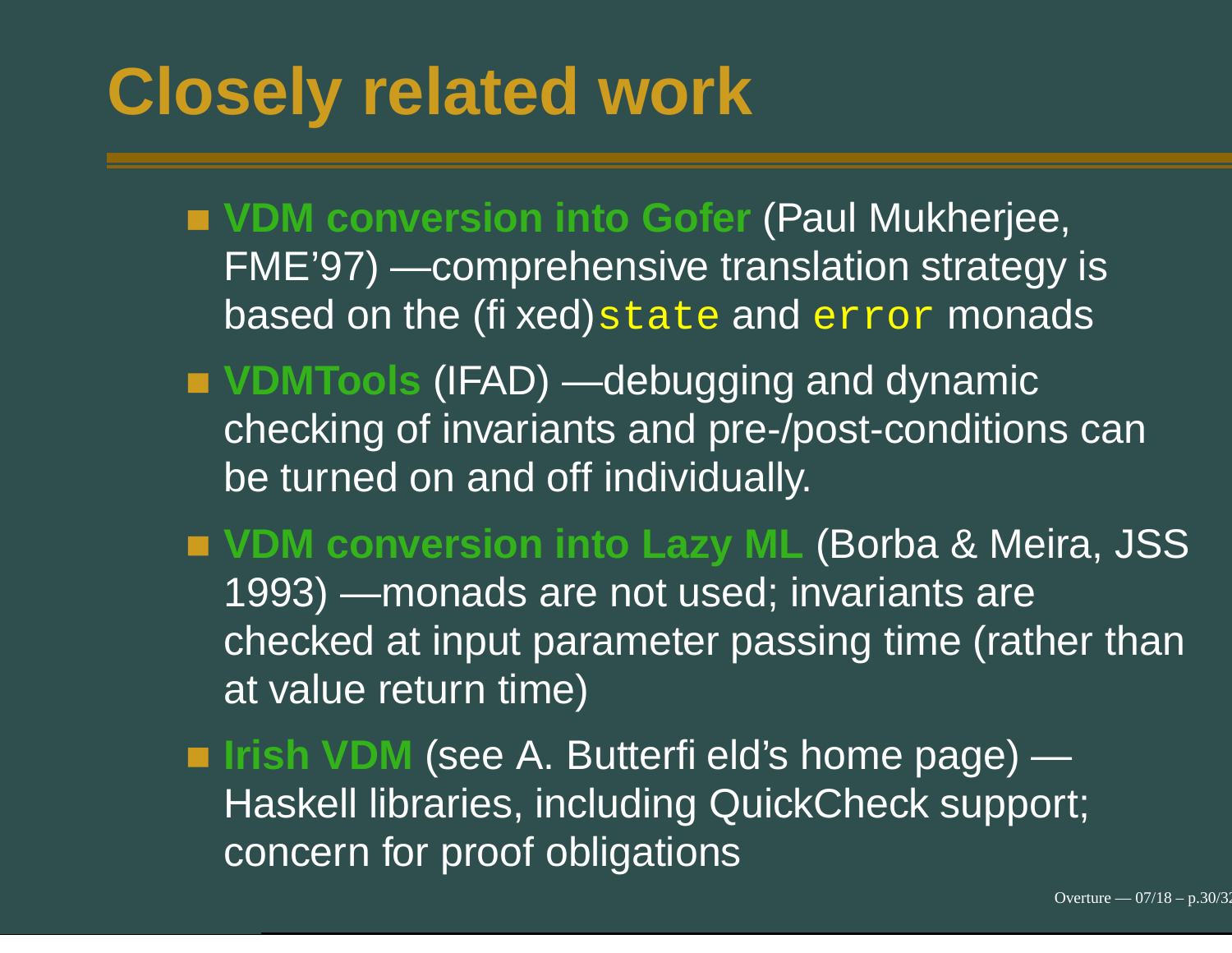## **Other related work**

- **Programatica** This is a system for the development of high-confi dence software systems. Assertions are type-checked to ensure <sup>a</sup> base level of consistency with executable portions of the program and annotated with certifi cates that provide evidence of validity.
- **JCL** (Jakarta Commons Logging) The Jakarta project of the Apache Software Foundation offers logging support in the form of <sup>a</sup> LogFactory class and <sup>a</sup> Log interface wich offers methods like fatal, error, and warn to emit messages to consoles and/or log files.